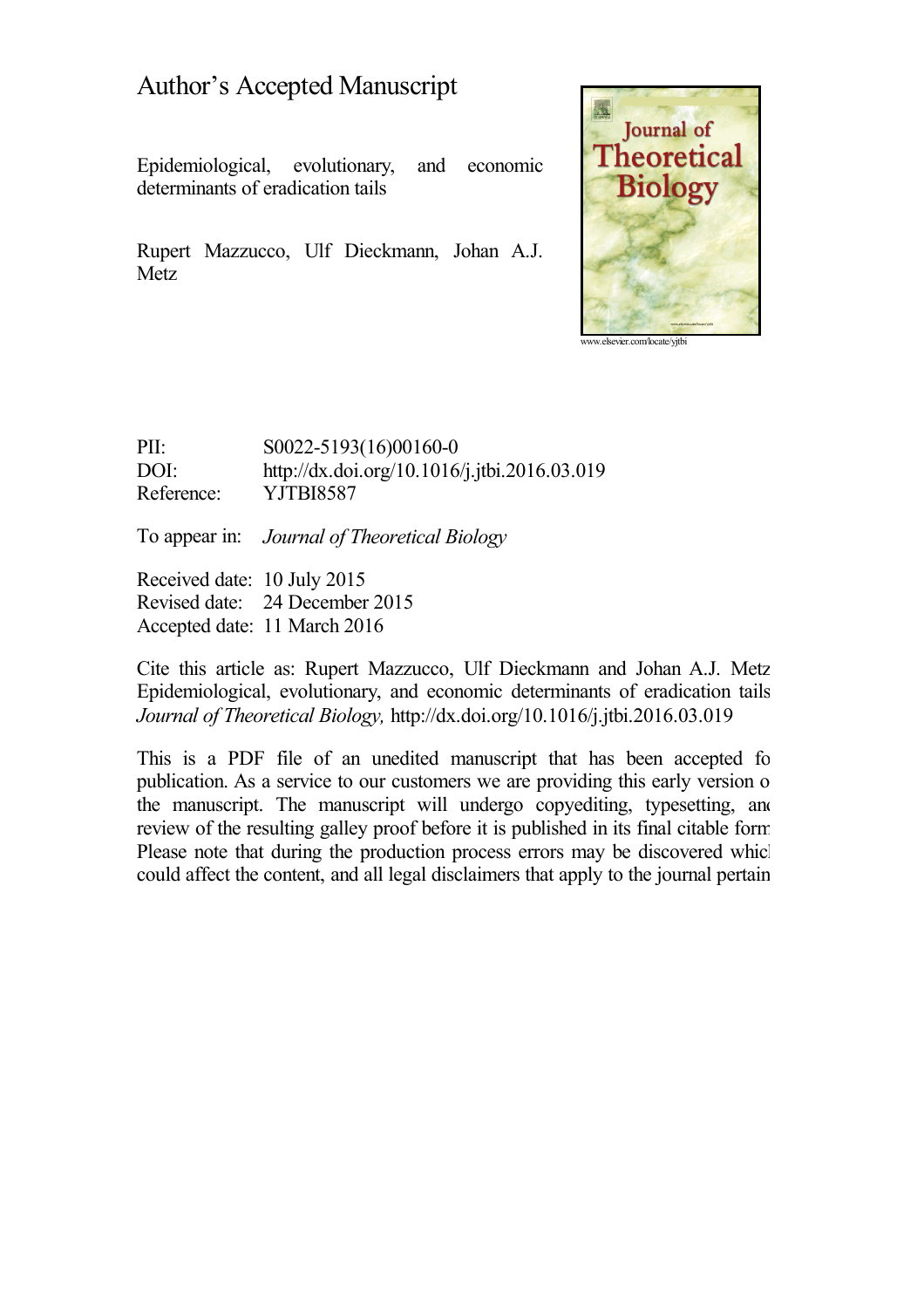# **Epidemiological, evolutionary, and economic determinants of eradication tails**

Rupert Mazzucco<sup>a,b,\*</sup>, Ulf Dieckmann<sup>a</sup>, and Johan A. J. Metz<sup>a,c,d</sup>

<sup>a</sup> Evolution and Ecology Program, International Institute for Applied Systems Analysis,

Schlossplatz 1, 2361 Laxenburg, Austria

- $b$  Department of Microbiology and Ecosystem Science, University of Vienna, Austria
- $\textdegree$  Institute of Biology and Mathematical Institute, Leiden University, Netherlands
- <sup>d</sup> Netherlands Centre for Biodiversity, Naturalis, Leiden, Netherlands

\* mazzucco@iiasa.ac.at

### **Highlights**

- · We provide a model-based analysis of eradication tails.
- · For the first time, we quantitatively study the trade-off between infectivity and mobility.

JSC

- Eradication tails depend on how the extinction threshold is approached.
- Pathogen evolution counteracts eradication measures.
- The cost structure of eradication measures strongly shapes eradication tails.

### **Abstract**

Infectious diseases still generate huge socio-economic costs and many people would like to see them gone entirely. While success stories like with smallpox and rinderpest give hope that this may be possible, many other eradication attempts have failed. Eradication requires huge and costly efforts, which can only be sustained if sufficient progress can be reported. While initial successes are usually easily obtained, progress often becomes harder as the disease becomes rare (during the "endgame"). Often a long "eradication tail" of slowly decreasing incidence level frustrates eradication efforts, as it becomes unclear whether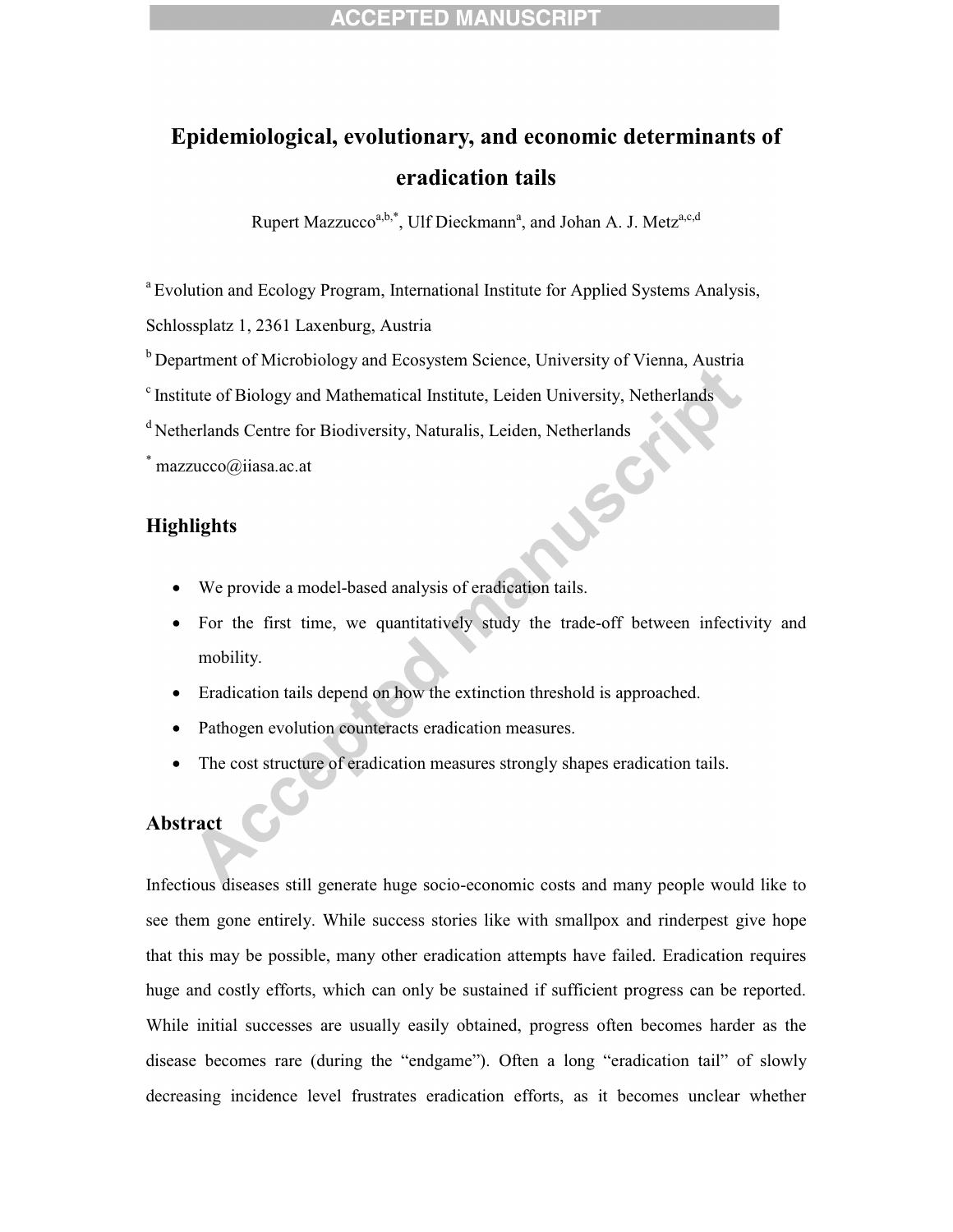progress towards eradication is still made and how much more needs to be invested to push the disease beyond the extinction threshold. Realistic disease dynamics are complex, generally involving dynamics on several temporal and spatial scales, and evolutionary responses to interventions. Models that account for these complexities can serve to understand the eradication tails of diseases as they are pushed to extinction; that is, they allow predicting how hard or costly eradication will be, and may even inform in which manner progress has to be assessed during the endgame. Here, we outline a general procedure by analyzing the eradication tail of a generic SIS disease, taking into account two major ingredients of realistic complexity; namely, a spatially-structured host population where contacts within groups are much more likely than contacts between groups, and virulence evolution, with a trade-off linking local infectivity and host mobility among groups. Disentangling the epidemiological, evolutionary, and economic determinants of the eradication tail, we show that different tails result depending both on parameters and on how the extinction threshold is approached. Specifically, we find that pathogen evolution generally extends the eradication tail. Finally, we show how the cost structure of eradication measures shapes eradication tails in a major way.

#### **Keywords**

evolutionary disease control; virulence management; meta-population; endemicity; household

#### **1. Introduction**

Despite successful control measures having saved and improved billions of lives, infectious diseases still remain a substantial threat to human and animal health (Heesterbeek et al., 2015). Plans to eradicate the most dangerous diseases persist (Dowdle, 1998), but were so far successful only for smallpox (Arita, 1980; Tomori, 2011) and rinderpest (Njeumi et al., 2012; Roeder et al., 2013). Many other eradication attempts have failed, most notably for malaria (Greenwood et al., 2008; Murray et al., 2012). The challenge to eradication attempts typically comes after early successes when the incidence level has already been markedly decreased,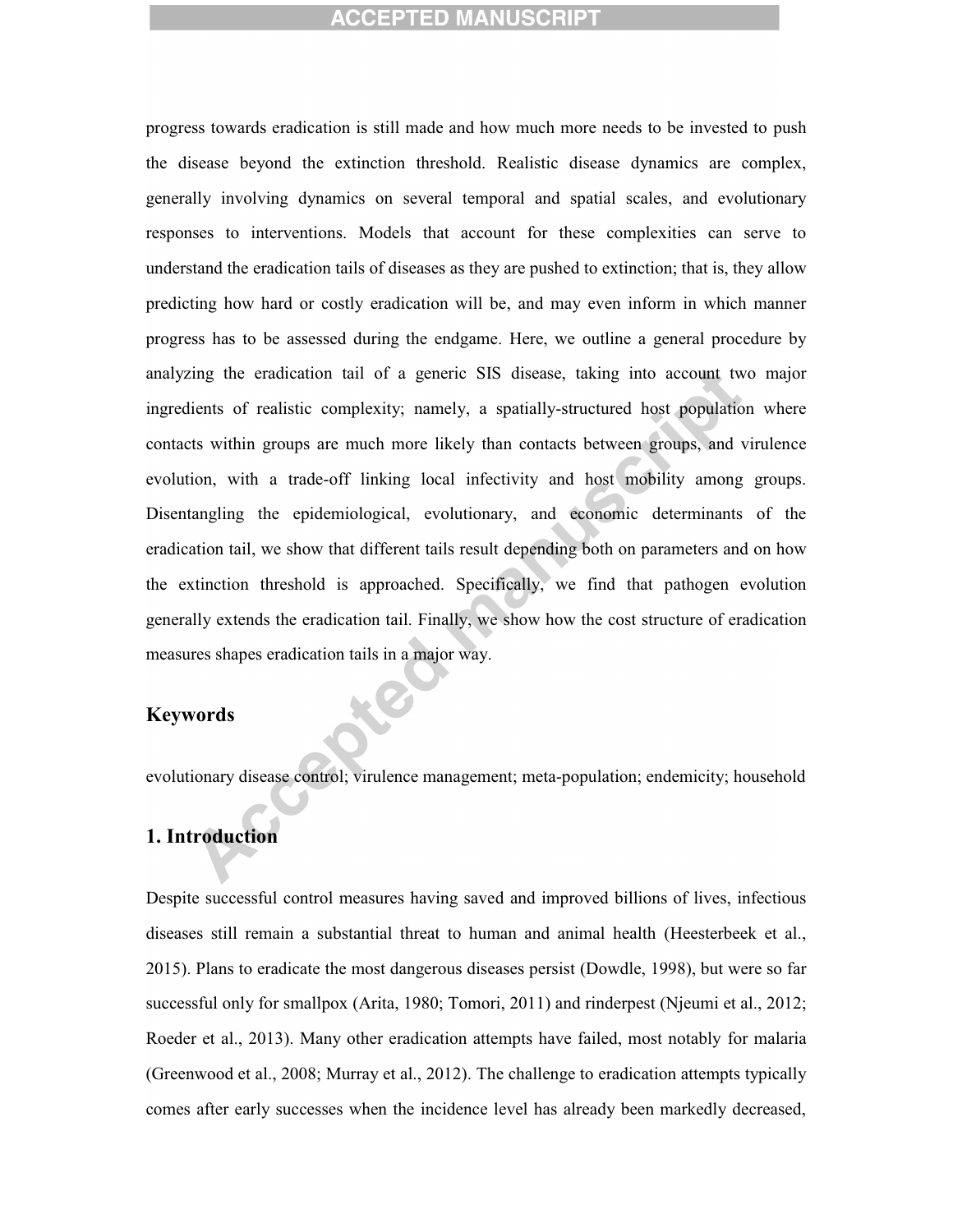because costs to push the disease further to extinction then often steeply increase, while the remaining effort is difficult to estimate (Klepac et al., 2013, 2015). Eradication attempts are huge and costly undertakings, and can only be sustained if donors and decision-makers can be convinced that the target is within reach. To assess progress and estimate the remaining effort in a convincing manner, understanding how exactly a disease becomes extinct is therefore of paramount importance.

From a modeler's perspective, pushing a disease toward extinction means altering the circumstances that allow the disease to persist in the fragmented global host population, in such a manner that it can no longer persist. Those circumstances are expressed through the parameters of a disease model. If we call the set of parameter combinations that allow persistence the "endemicity region", eradication amounts to identifying a trajectory that leaves this endemicity region, and then pushing the disease along this trajectory through suitable interventions. As the boundary to extinction is approached, the incidence level decreases, eventually dropping to 0 when the disease becomes extinct. In analogy to the eventual fizzling-out of an epidemic outbreak, the "epidemic tail", we call this decrease in incidence level before extinction the "eradication tail". There are three major determinants of the shape of this eradication tail.

The first determinant of eradication-tail shape is the epidemiological dynamics. Of special interest here are disease models that go beyond the assumption of well-mixed host populations. Real host populations are often fragmented in the sense that they consist of subpopulations that are more or less isolated, so that encounters within these subpopulations are much more frequent than encounters between individuals from different subpopulations. Such populations can be seen as inhabiting a network of patches connected by the occasional migration of individuals. The special problem for epidemiological control measures resulting from this structure is that local extinction does not imply global extinction; if the disease can survive in only one patch, it can re-infect the other patches from there (Prothero, 1977). On the other hand, spreading of the disease among patches may be limited by host mobility, even if infectivity is high. Infection dynamics in fragmented host populations therefore strongly depends on the connectivity structure of the patch network, which, given a spatial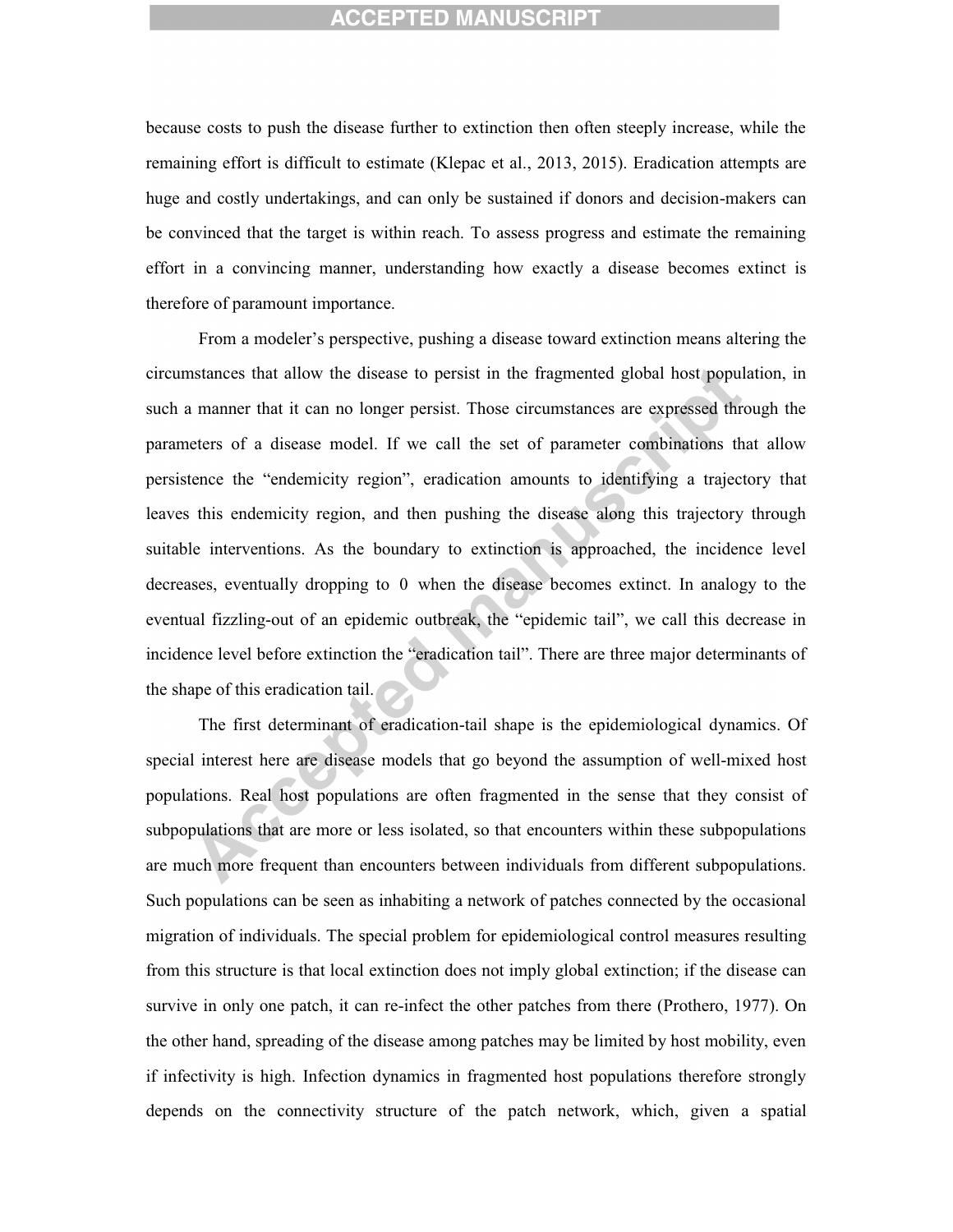arrangement, in turn depends on the inter-patch mobility of the individuals. To illustrate the difference between a disease spreading in a fragmented population or a well-mixed population, we refer to the Ebola outbreak 2014 in West Africa, which unlike previous outbreaks that only hopped from village to village (spreading in a fragmented population) has reached large cities (now spreading in a well-mixed population) and thus became "the largest outbreak in history" (Gatherer, 2014; Meyers et al., 2015).

There are many possible network structures, differing with respect to number of patches, distribution of patch properties, and connectivity among patches. Not all of them, however, are equally relevant as generic representations of real-world scenarios. In many cases, considering a large (in a model: infinite) number of similar (in a model: identical) patches is an acceptable first approximation of reality. Since, moreover, dispersal often occurs over far larger distances than to just a few neighboring patches, little biological information is lost by assuming equal connectance.

The second determinant of eradication-tail shape is evolution. The rapid evolution of infectious diseases presents a challenge for eradication efforts, not only because pathogens quickly adapt to counteracting measures, but also because care must be taken not to inadvertently create selection schemes favorable to increasing virulence, or to promote adaptations that allow strains to become endemic under a wider array of circumstances, thereby newly exposing to infection risks host populations that were hitherto safe. Before acting, it should therefore be common practice first to analyze the evolutionary pathways that the targeted strains may follow, given the intrinsic evolutionary constraints. The fact that this is rarely, if ever, done, is probably to a good part owed to the difficulties associated with identifying relevant constraints.

Evolutionary constraints arise when certain disease properties, or traits, cannot be realized independently of each other, but a change in one implies a corresponding change in the other, and so adaptation can only proceed in a subset of the full trait space. The condition that evolutionary pathways remain constrained in this manner can be expressed as a functional relation between the involved traits, which leads to the notion of trade-off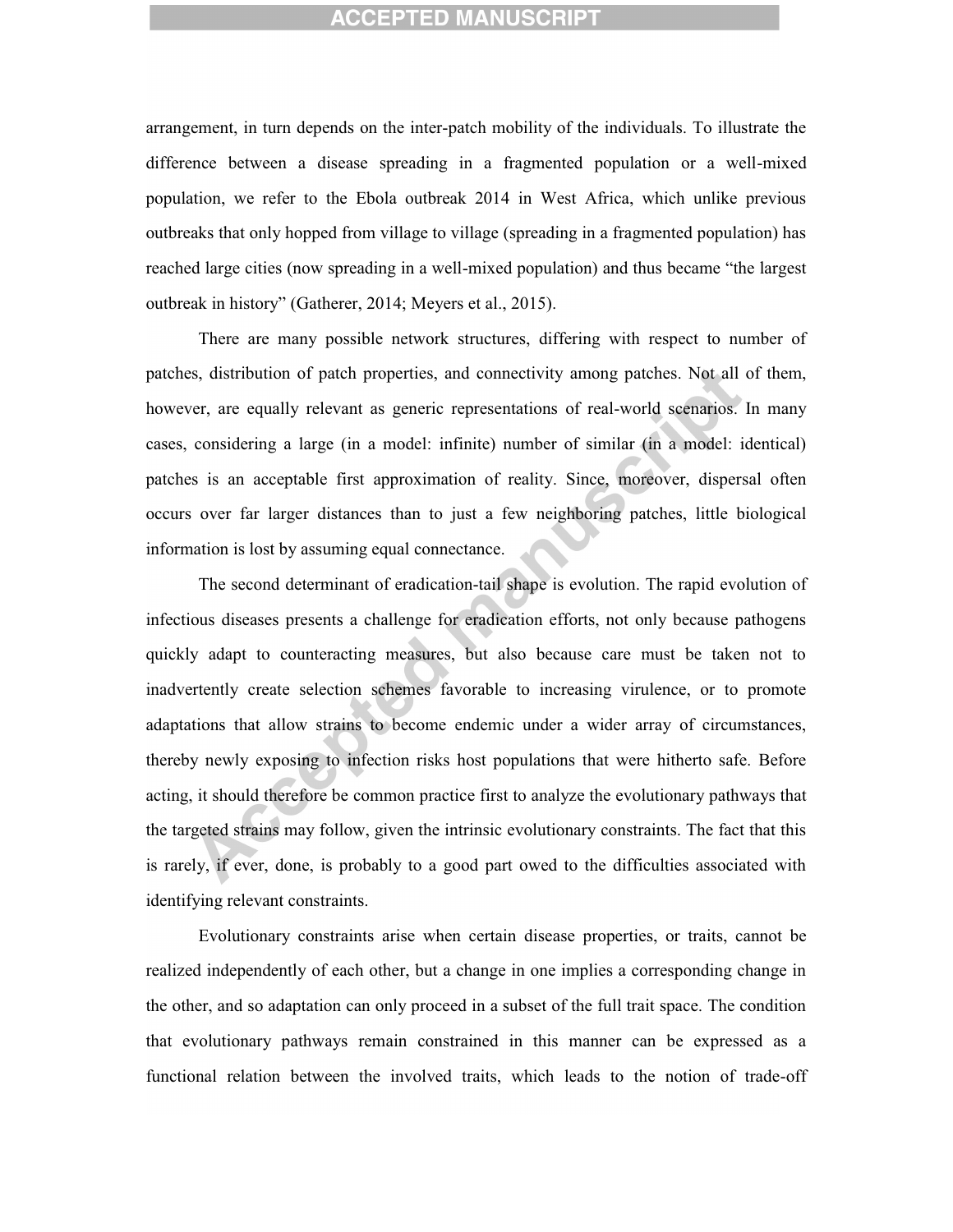functions. Famously, Anderson and May (1982) introduced trade-offs between agent infectivity and "virulence", which have pervaded the literature ever since.

Virulence as understood by Anderson and May simply meant host mortality induced by the presence of the agent, and this definition was widely adopted among modelers. However, as has been pointed out on occasion (Dieckmann et al., 2002), this captures only one aspect of what has traditionally been understood by this term, another being ease of transmission (a usage still common for plant diseases), and still another overall debilitation (a usage common among the medical profession). The strong traditional connotation of the term "virulence" with "mortality" and "infectivity" has led to the unfortunate conclusion in the minds of many that the two must be intimately related and imply each other – in other words, to the often unquestioned assumption of trade-off functions which let infectivity increase with mortality. This has thus become the most commonly studied trade-off, which is quite remarkable considering that there is no generic reason why these two properties should be related. Some would argue that the fact that both should be positively correlated to parasite growth rate constitutes such a generic reason, but this assumes well-mixing within the host body. It is in fact easy to find counter-examples where this is not the case; one such example is provided by respiratory diseases, where more deeply seated strains tend to be both more lethal and less infective. In a similar vein, Ebert and Bull (2006) pointed out that diseaseinduced morbidity has other components besides mortality, and that the corresponding tradeoffs should be analyzed systematically.

Here, we focus on a trade-off that becomes important when the spatial structure of the host population cannot be neglected, namely, the trade-off between infectivity and host mobility. High infectivity and high host mobility both help spreading the disease and should thus be selected for. Interesting evolutionary dynamics are therefore only expected from negative trade-offs, where the mobility of infected hosts decreases as their infectivity increases. One argument why such a trade-off may occur is that, all other things being equal, a disease organism that multiplies more rapidly in the body may be expected to be more infective as well as more debilitating. (Note the crucial phrase "all else being equal"; in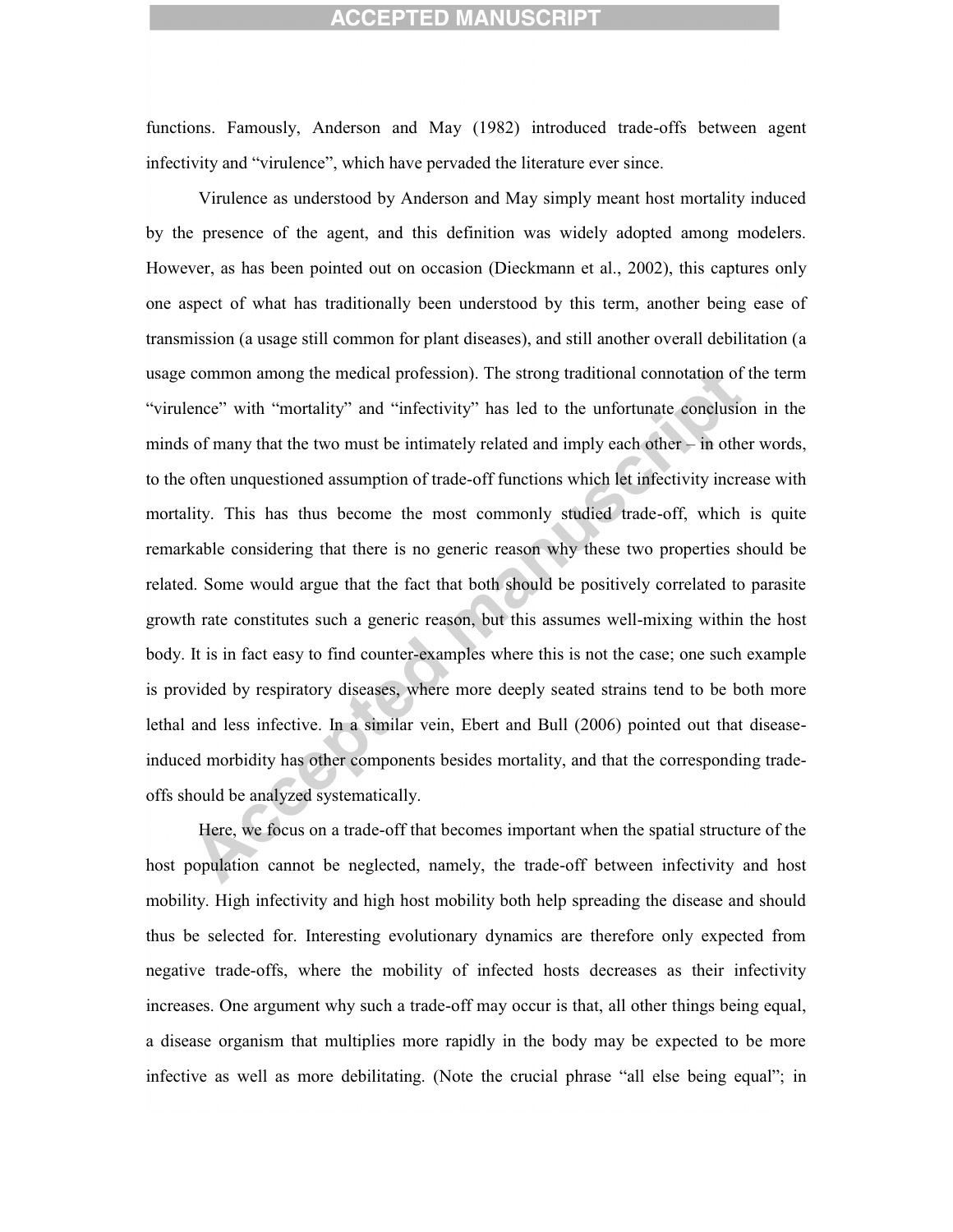particular mortality often is connected less with overall debilitation than with the disease proliferating into additional body compartments; e.g., de Jong and Janss, 2002.)

Another reason for considering a trade-off between infectivity and mobility is that such trade-offs figure heavily in the inspiring work of Ewald (1994) rooted in concrete disease ecology. In Ewald and De Leo (2002) such a trade-off was made to act through a nonmonotone mortality-dependent infectivity. Here, we develop a framework in which infectivity and larger-scale mobility occur as separate model ingredients, which can subsequently be connected by trade-offs.

As evolution through natural selection proceeds in the direction of increasing fitness, the need arises to find a suitable proxy for the fitness of a strain of given infectivity. In the common spatially-unstructured epidemiological models, the basic reproduction ratio *R*<sup>0</sup> serves this purpose. For our case of populations spread over a large number of small, equallyconnected patches, Metz and Gyllenberg (2001) showed that a suitable fitness proxy is found in  $R_m$ , the number of secondary patch invasions resulting from a single primary patch invasion, obtained as the dominant eigenvalue of a matrix describing the complete reinvasion cycle from patch to patch via a "disperser pool". Jesse et al. (2011) discussed the application of this idea to general compartment models as used in epidemiology and introduced a calculation framework to obtain  $R_{\text{m}}$  values for such models in a straight-forward manner (for related approaches to this problem see, e.g., Ball et al., 1997; Pellis et al., 2012).

Before there can be an evolutionary play, there needs to be an ecological stage, that is, a viable host population and an endemic resident strain. While this seems self-evident, it may happen that, given all other parameters, even a disease-free host population cannot survive, or that with a viable host population, the disease still cannot become endemic for the adaptive trait under consideration (here: infectivity and host mobility as linked by the trade-off function). Viability and endemicity can be assessed by calculating the invasion fitness for hosts in an empty landscape, or of strains in a disease-free host population, respectively (Jesse et al., 2011).

Finally, the third determinant of eradication-tail shape is the economics of eradication measures. The decreasing incidence level is usually considered as a function of time, but is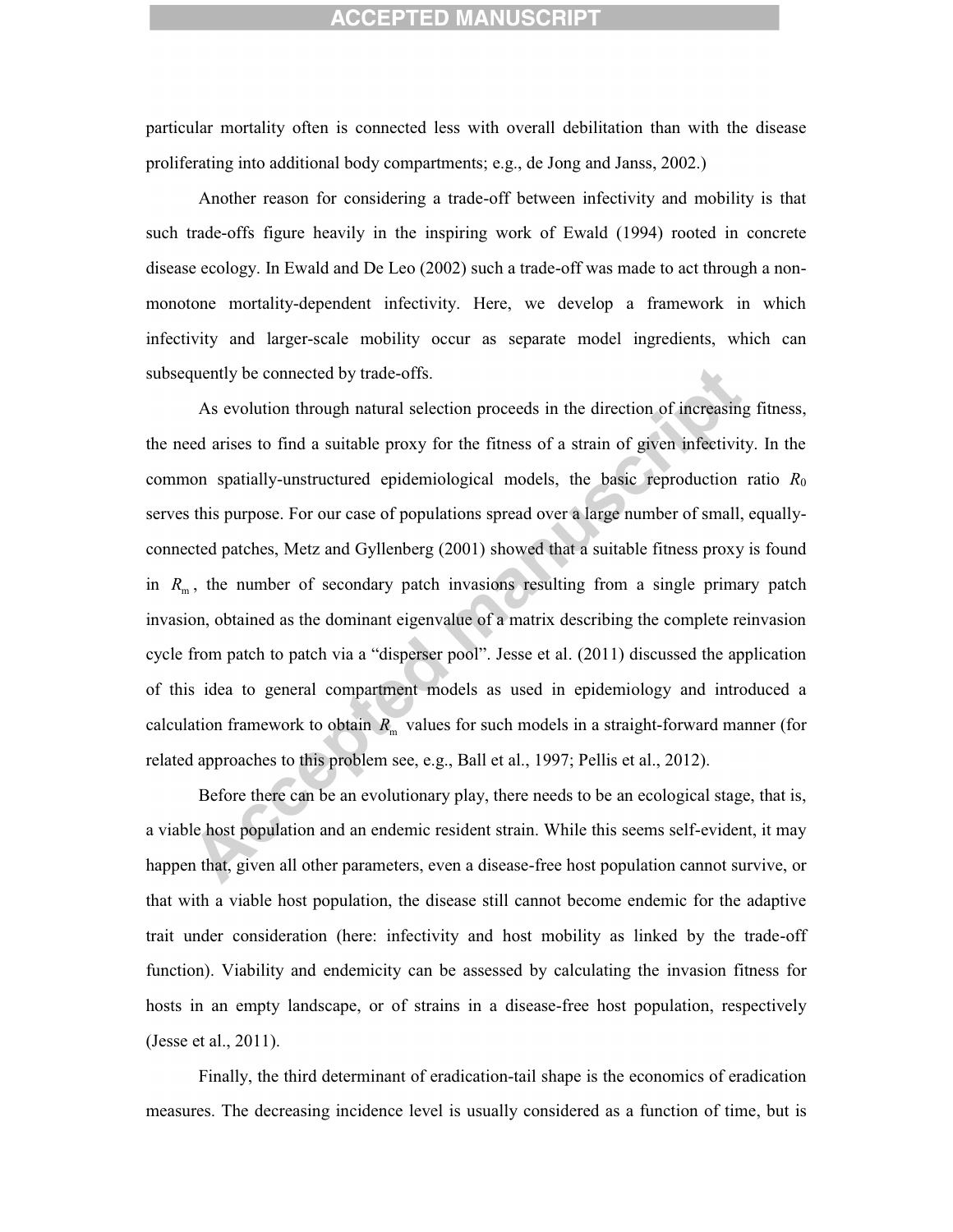really a function of investments that are made over time. Investments come in two basic forms: one-time investments that have a lasting effect, and investments that need to be sustained over time to retain the effect. As the investments into eradication push the disease along a trajectory through the parameter space, it is this mapping of investments to steps along that trajectory that finally produces the observed eradication tail, which underlies the assessment of past and the expectation of future progress toward eradication. Assuming that progress can be made through the cumulation of simple one-time investments is a first approximation of more realistic investment structures.

In this study, we disentangle the three determinants of eradication-tail shape by analyzing the endemic states of a simple infectious disease in a fragmented host population distributed over a large number of equally-connected patches, considering evolutionary responses under an infectivity–mobility trade-off, and combining this with a generic model of geometrically increasing one-time investments needed for subsequent steps toward extinction.

#### **2. Methods**

Plugging a standard SIS model into the framework of Jesse et al. (2011) allows us to assess endemicity, analyze properties of the stationary state, and the action of selection on disease properties. To speak about the effect of investment cost structure, we make some simple additional assumptions.

#### *2.1 Endemicity and the stationary state*

The framework of Jesse et al. (2011) requires us to specify the compartments, the patch size, all relevant transitions and all corresponding transition rates (which may be state-dependent). The full model used here combines the equally-connected patch structure with disperser pool (Fig. 1a) with a variant of the common SIS model (Fig. 1b) and has three compartments to discern between: susceptible hosts, hosts infected with the resident strain, and hosts infected with the mutant strain. Hosts are always born susceptible. Co-infections or immunity are not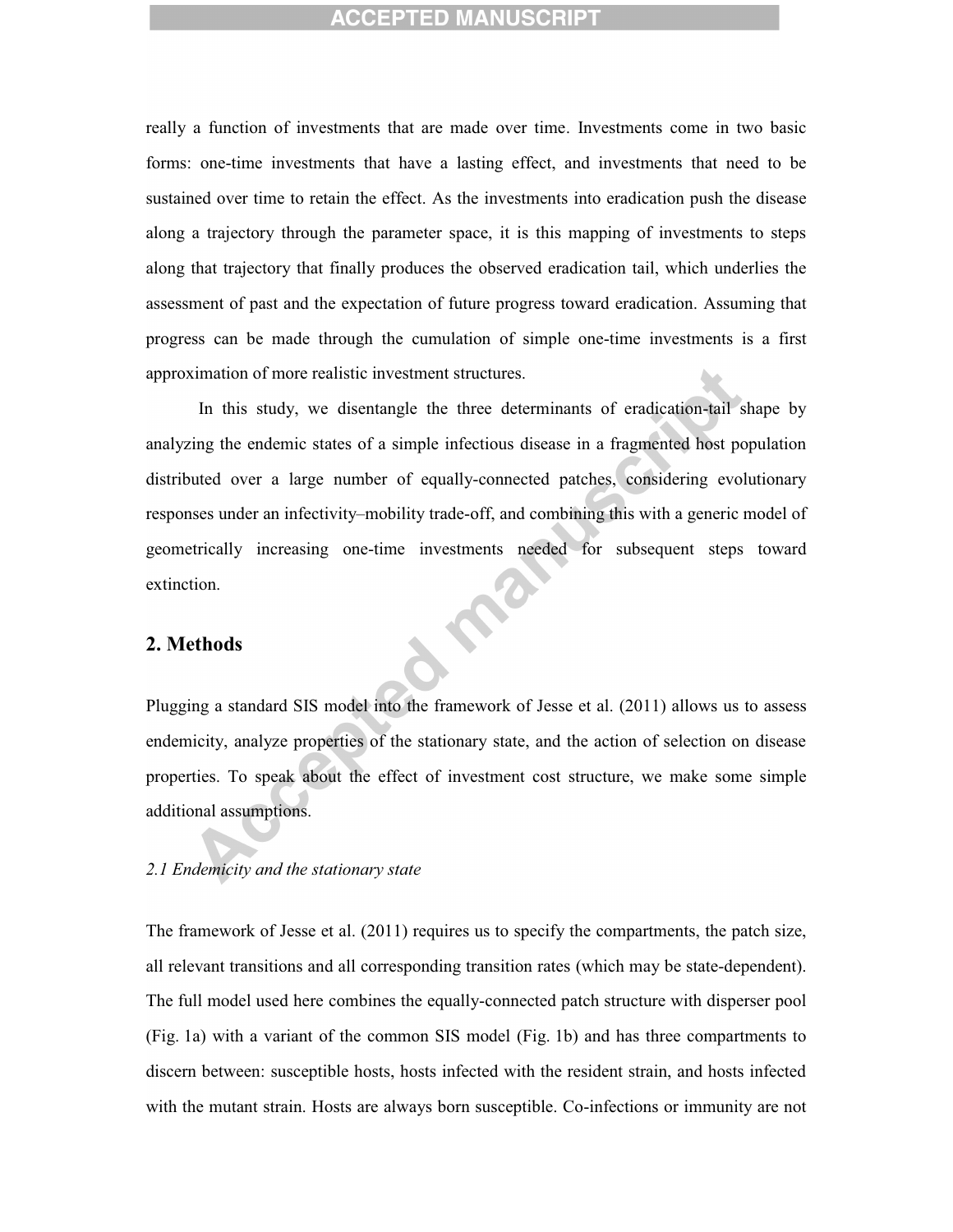considered; recovered hosts become susceptible again. With patch state frequencies described by a vector **p** and the disperser pool states described by a vector **d** , the dynamical equations take the pseudo-linear form (Jesse et al., 2011)

$$
\dot{\mathbf{p}} = \mathbf{A}(\underline{\mathbf{d}})\mathbf{p}
$$
  
\n
$$
\dot{\mathbf{d}} = \mathbf{B}(\mathbf{p})\mathbf{d} + \mathbf{C}\mathbf{p}
$$
 (1)

in which the matrices on the right-hand sides are constructed from the transition rates; the relevant transitions (Fig. 1b) together with their rates are listed in Table 1. For the patch size, see Table 2. Jesse et al. (2011) then put forward the following procedure for studying the invasion of diseases:

- 1. Write down the dynamical equations for the disease-free host population.
- 2. Calculate  $R_{\text{m}}$  for the disease-free host population to assess its viability.
- 3. If this  $R_m > 1$ , find the non-trivial equilibrium of the disease-free host population, which in this case exists (the trivial equilibrium of being extinct always exists).
- 4. Augment the dynamical host equations by incorporating compartments and interactions required to describe infection dynamics.
- 5. Using the non-trivial host population equilibrium from step 3, calculate  $R<sub>m</sub>$  for the disease to assess endemicity.

If  $R_m > 1$ , a non-trivial equilibrium of the disease exists and can be calculated. From this stationary endemic state we then extract the summary statistic shown in the result figures (see section 3): the "incidence level" as the fraction of patches containing at least one infected host among all occupied patches.

#### *2.2 Selection and the evolution of disease properties*

The step of calculating the non-trivial disease equilibrium is also the first step of the full evolutionary analysis, which proceeds as follows:

6. If its  $R_m > 1$ , find the non-trivial equilibrium of the disease.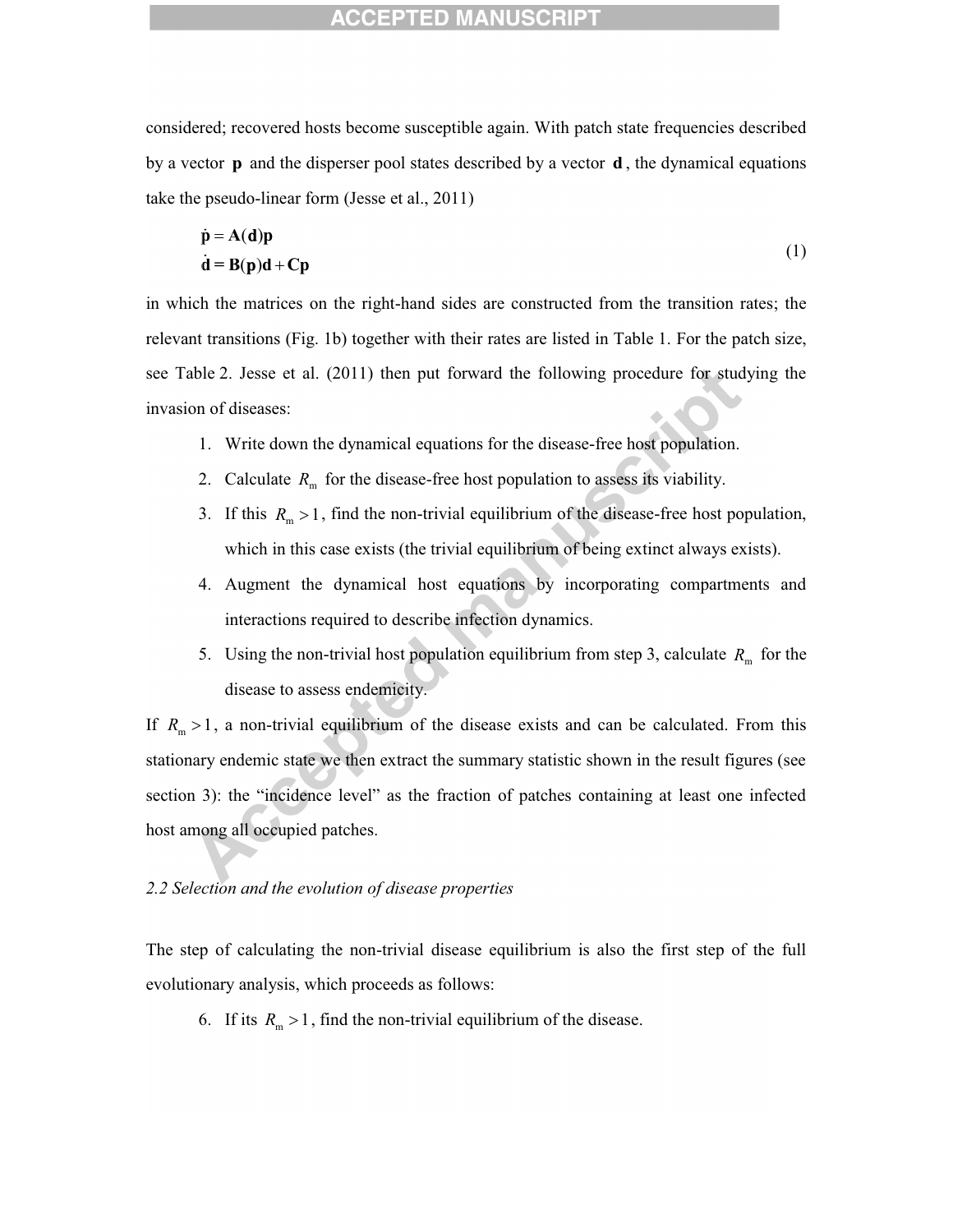- 7. Augment the dynamical equations by incorporating compartments and interactions required to describe the infection dynamics of a mutant strain in addition to the infection dynamics of the resident strain.
- 8. Using the equilibrium from step 6, calculate  $R<sub>m</sub>$  for the mutant strain to assess invasibility (which also implies endemicity).
- 9. If this  $R_m > 1$ , replace the resident strain by the mutant and loop from step 6 (with step 7 only requiring a change in trait values) until invasions are no longer possible.
- 10. Ascertain that the final strain from step 9 corresponds to an evolutionarily steady state (conventionally called a "continuously stable state", CSS) and not a branching point.

While this description is conceptually accurate, in practice a problem arises in step 7, where we repeatedly have to choose trait values for the mutant strain. To avoid accidentally jumping over the CSS, we construct a function that (numerically) evaluates the local gradient of the invasion fitness  $w(x, y) = \log R_m(x, y)$  as a function of the resident trait value *x*, then find a candidate CSS trait value  $x^*$  as the root of  $g(x) = [\partial^{(0,1)} w](x, x)$ , i.e., instead of the standard adaptive dynamics we implement a so-called best-reply dynamics. For step 10, we calculate  $\left[\partial^{(0,2)} w\right](x^*, x^*)$  to exclude the possibility of a branching point and ascertain that  $x^*$ corresponds in fact to a CSS, which is the case if this second derivative is smaller than 0 and additionally  $\left[\partial^{(2,0)}w\right](x^*,x^*) > \left[\partial^{(0,2)}w\right](x^*,x^*)$  (Metz et al., 1996; Geritz et al., 1998).

The resident equilibria underlying the  $R<sub>m</sub>$  calculations are obtained by solving for the stationary case reduced dynamical equations with all invader-related compartments and interactions removed; that is, the equilibrium states  $(\hat{\mathbf{p}}, \hat{\mathbf{d}})$  are the solutions of

$$
0 = A'(d)p
$$
  
0 = B'(p)d + C'p (2)

where the prime symbol indicates the reduced equations, following the notation in Jesse et al. (2011). Given the nonlinearities in this equation system, we resort to numerical solution by iterative substitution: with an initial guess for  $\hat{d}$ , we solve the first equation to find a corresponding trial value for  $\hat{\mathbf{p}}$ , which in turn serves to improve the guess for  $\hat{\mathbf{d}}$  by multi-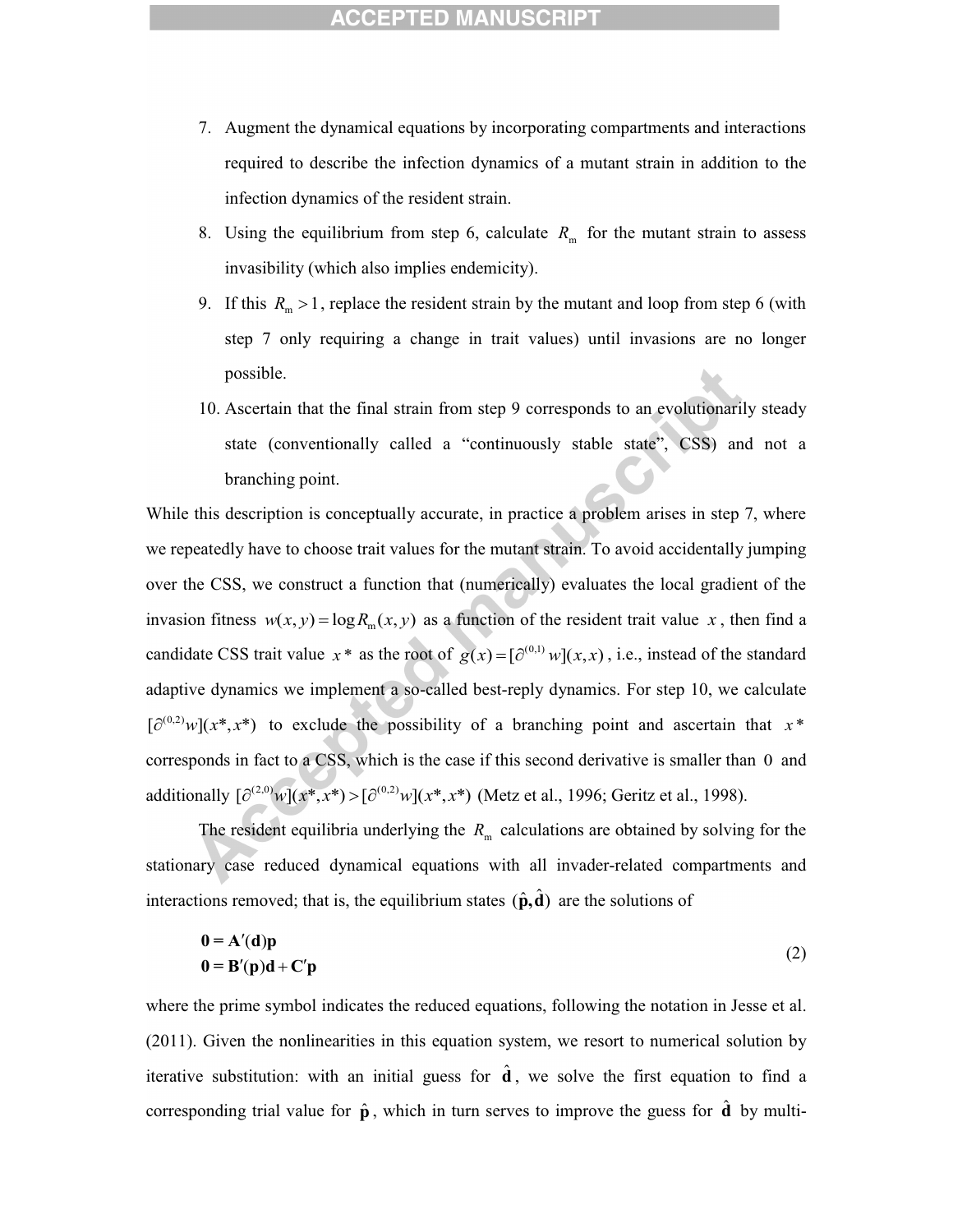dimensional minimization, i.e., let  $\hat{\mathbf{d}} = \arg \min |\mathbf{B}'(\hat{\mathbf{p}})\mathbf{d} + \mathbf{C}'\hat{\mathbf{p}}|^2$  etc. The minimization step is made feasible by the fact that the dimension of the disperser-pool state vector is equal to the number of compartments, that is to say, relatively low; for example, **d** is a 2 -vector for an SI or SIS model. We implement the procedure outlined above in R (R Core Team 2012).

On a general note, the substantial, and, in our experience, sometimes underappreciated, problem when working with epidemiological compartment models is the construction of the transition matrices needed for the calculations, because identifying the relevant interaction terms is an error-prone process (not in theory, but in practice) and the correctness of the resulting matrices is not easy to guarantee, if this is programmed by hand. We have circumvented this problem via automatic generation of the involved matrices from simple descriptions of the involved processes (as in Table 1), which, we feel, is really the only way to reliably explore model variants and parameters.

#### *2.3 Trade-off and choice of parameters*

As mentioned in the Introduction, we consider a disease to be characterized by its effect on host mortality, its effect on host mobility, and its infectivity. Here, we study the case where increasing infectivity implies decreasing host mobility, that is, where the disease has an immobilizing effect on its host. We assume a presumably fairly representative monotone relationship between host mobility  $\mu$  and infectivity  $\beta$  of the form

$$
\mu = (\beta - 1)/((1 - 1/\varepsilon)\beta - 1),\tag{3}
$$

in which the additional parameter  $\varepsilon$  defines the shape of the trade-off. Specifically, it equals the negative slope of this function at maximum infectivity, which we call the "marginal mobility loss":  $[D\mu](1) = -\varepsilon$ . A high marginal mobility loss also implies that mobility remains high for a relatively wide range of infectivities, while a low marginal mobility loss implies that mobility is low for a wide range of infectivities. A marginal mobility loss  $\varepsilon = 1$ corresponds to a simple linear decrease of mobility with increasing infectivity (Fig. 1c).

Other model parameters are the natural host mortality  $d$  and birth rate  $b$ , the diseaseinduced mortality  $\alpha$ , the recovery rate  $\gamma$ , the contact rate c, the emigration rate m and the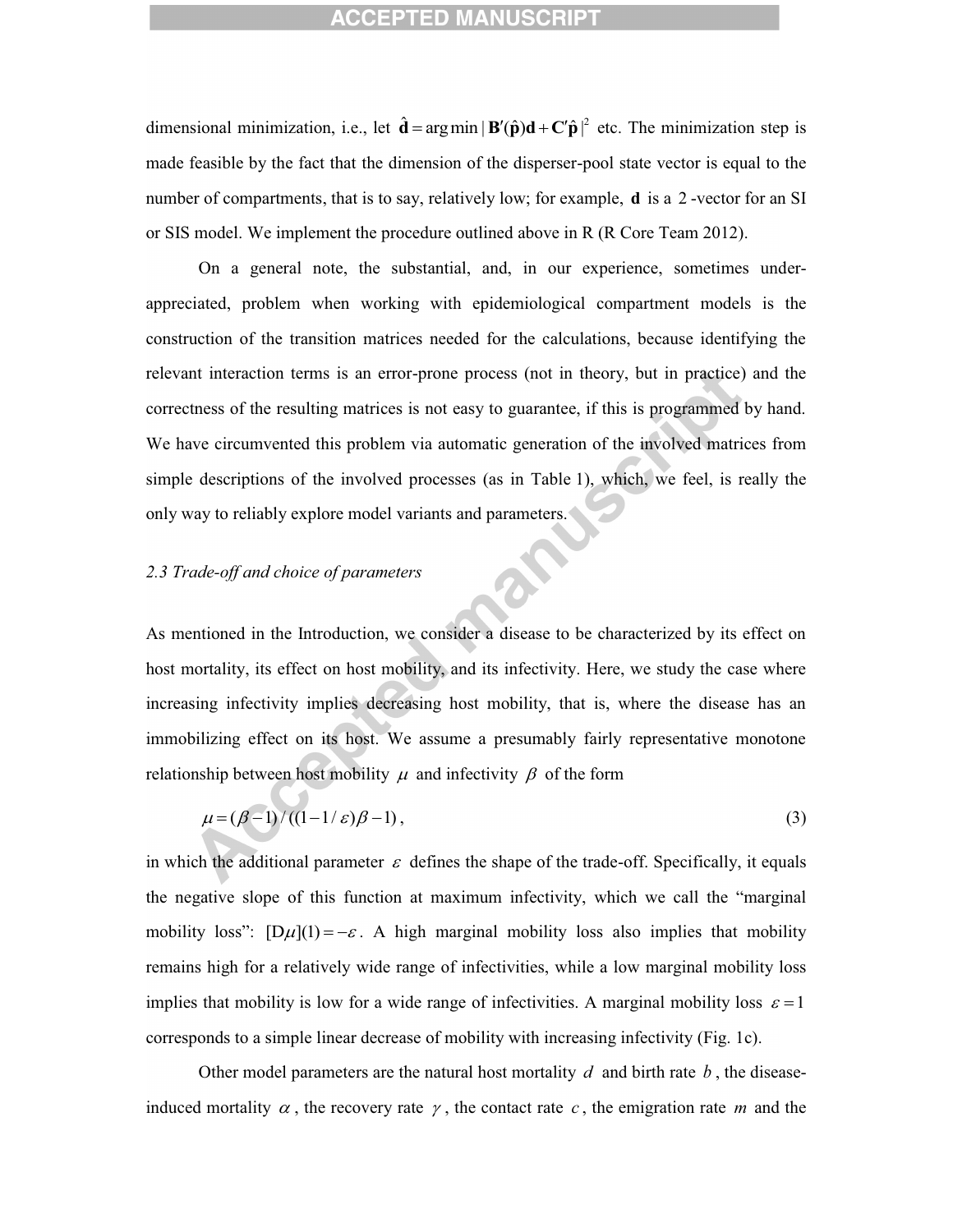patch carrying capacity *K* . The recovery rate could be understood as another disease trait, but may additionally describe extrinsic influences, e.g., treatment etc. One can interpret *c* as the average contact rate among hosts within a patch and  $\beta$  as the probability to transmit the disease upon contact, but also more generically as the maximum infection rate of a single infected host and a discounting factor describing any disease properties preventing its full realization. Similarly,  $\mu$  can be understood as a discounting factor describing any disease properties that prevent a host from realizing its normal emigration rate *m* from patches. We choose parameters so as to represent typical circumstances encountered in extended families or larger households in pre-modern agricultural societies (Table 2).

Of the available model parameters (Table 2), birth rate and carrying capacity are already mostly fixed through our assumptions of extended families, and anyway are generally beyond control, except possibly in totalitarian states. Since we neglect infection dynamics during dispersal and assume that most of the population is found in patches at any point in time, as seems realistically to be the case, the patch encounter rate becomes a technical device to keep the dispersal pool mostly empty. Given these constraints, we may expect that the limited freedom that we have to change the encounter rate will have little effect. While reducing disease mortality may be a strategy, it would  $-$  if it were possible – make the disease harmless and alleviate the need for eradication altogether. Consequently, we focus on the remaining parameters: recovery rate, contact rate, and migration rate, which can also be influenced in a straight-forward way (through improved treatment options, better hygiene, and isolation of patients).

#### *2.4 Eradication and effects of the cost structure*

As shown in section 3, eradication can be achieved by increasing or decreasing certain parameters. Here, we assume that lasting changes can be achieved by one-time investments, that is, after an investment to change the environment of the disease made at time  $t$ , the value of the associated disease parameter permanently changes from  $x$  to  $fx$  after a relaxation period which is short compared to the time between subsequent investments.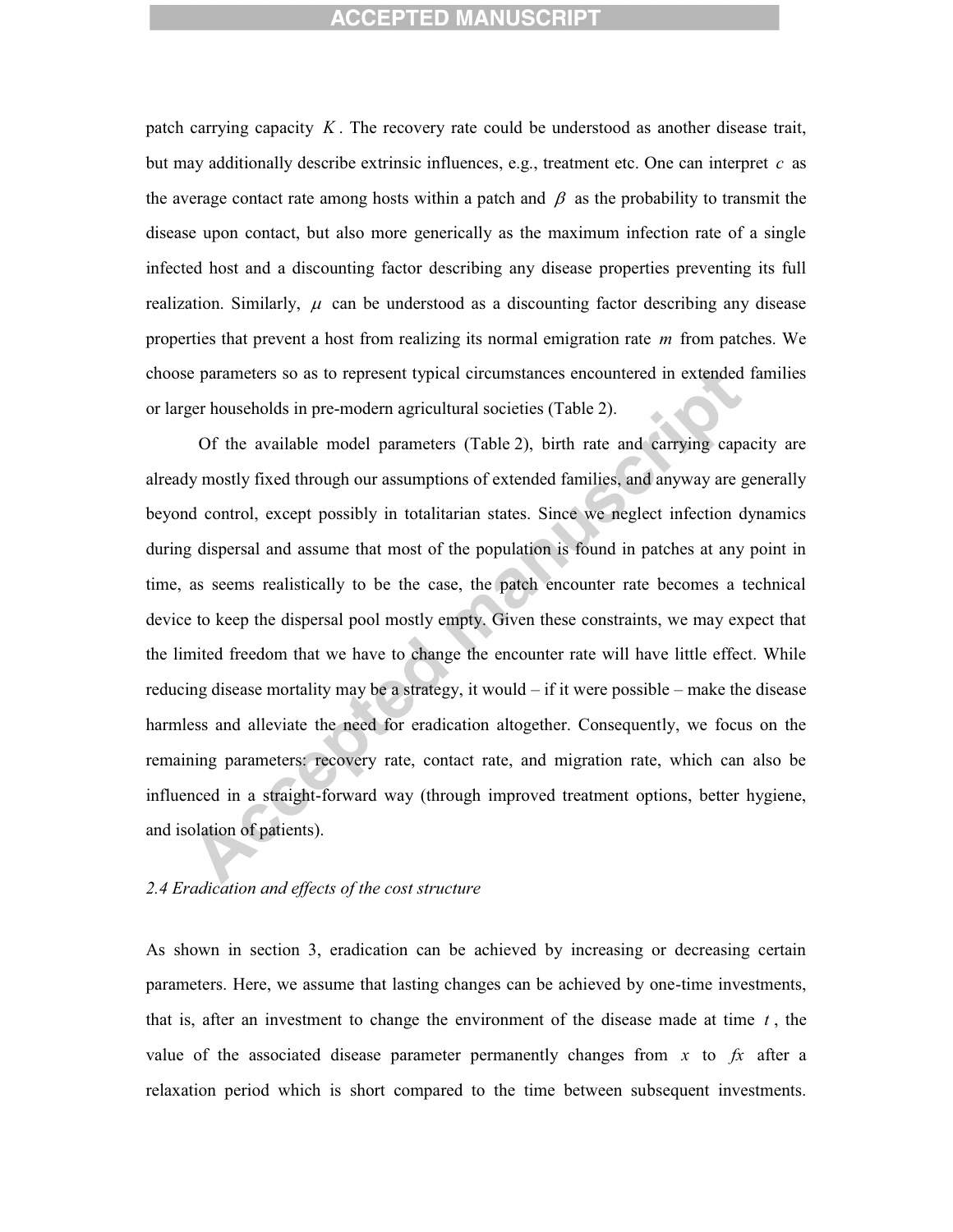Furthermore, we assume that investments have to increase geometrically to achieve the same relative change as the extinction boundary is approached (for example, it may become more costly to identify any remaining cases as the disease becomes rarer). Consequently, *i* investments change the value from an initial value  $x_0$  to a value  $x_i = x_0 f^i$  with associated costs  $c_i = c_1 y^{i-1}$ ; in this sense, we say that costs for subsequent interventions increase by  $y/f-1$ . The cumulative investment after *k* such one-time investments equals  $C_k = c_1(y^k - 1)/(y - 1)$ .

#### **3. Results**

Below, we present an analysis of the eradication tail as it results from approaching the extinction boundary through changes in disease parameters, also looking at the influence of pathogen evolution. As a direct measure of disease presence we use the "incidence level" *L<sup>x</sup>* , here defined as the fraction of infected patches among all non-empty patches  $(L_x = \sum_{i \sim \text{infected}} \hat{p}_i / \sum_{j \sim \text{not empty}} \hat{p}_j)$  with the subscript indicating whether pathogen evolution is considered ( $x = evo$ ) or not ( $x = noevo$ ). We here concentrate on the case where evolution is fast, on the assumption that this case is more common, due to the short generation time and high mutability of most pathogens.

## *3.1 Eradication tails depend on how the extinction threshold is approached*

We begin our analysis of eradication tails by constructing three simple trajectories that lead from a point well within the endemicity region, where the incidence level is consequently relatively high, to the extinction boundary; firstly, through increasing the recovery rate, secondly, through decreasing the within-patch contact rate, and thirdly, through decreasing the inter-patch migration rate. Figure 2 shows how incidence levels decrease for different trade-off shapes as the extinction boundary is approached. While the overall appearance is similar, the location of the extinction boundary depends on trade-off shape. Trade-offs with higher marginal mobility loss (Eq. 3, Fig. 1c) generally lead to higher incidence and prolong persistence. The underlying stationary endemic states are calculated at the evolutionarily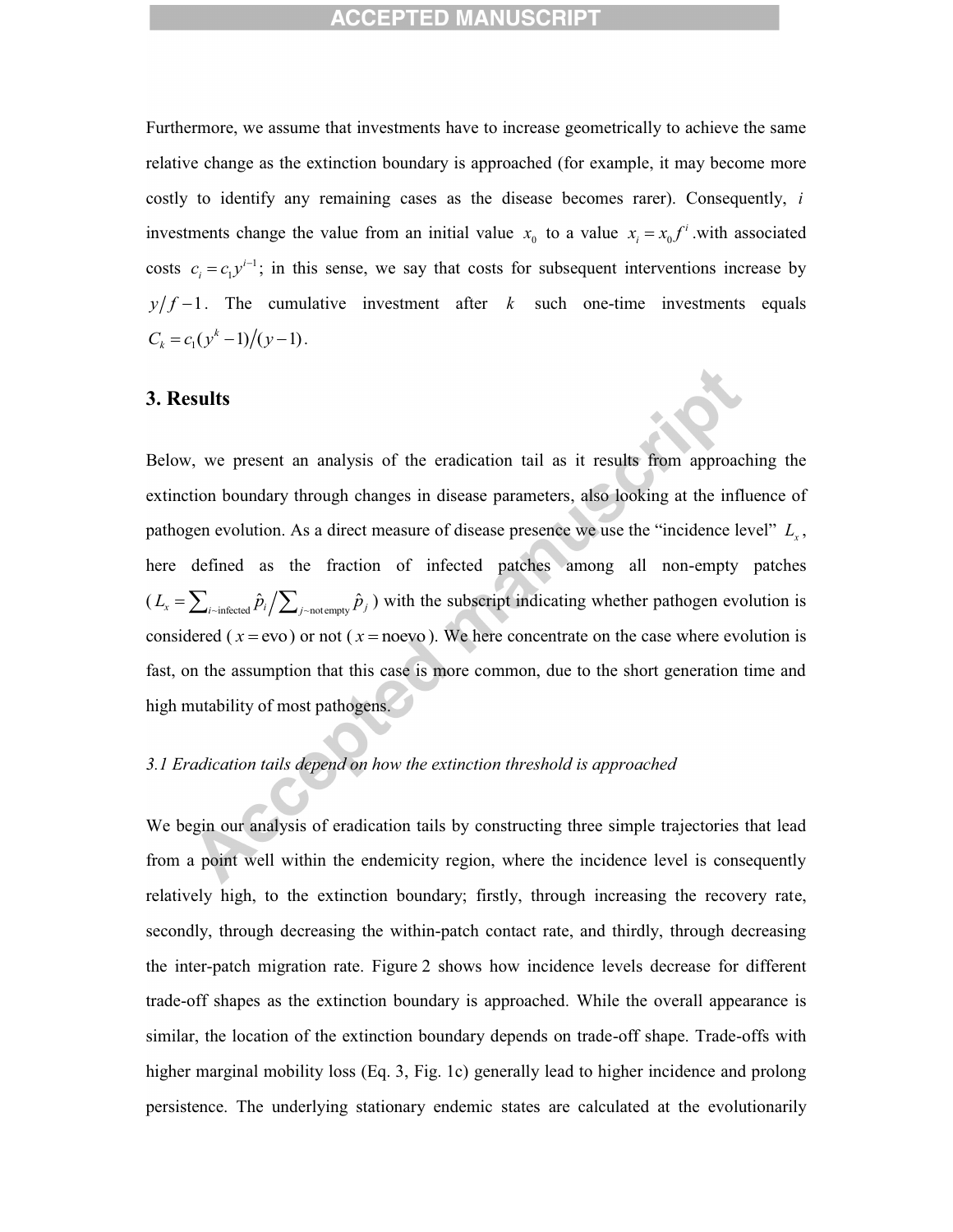stable trait values and so account for the evolutionary response to the eradication attempt. This also assumes that enough time passes between interventions to allow evolutionary equilibration.

#### *3.2 Pathogen evolution counteracts eradication measures*

To highlight the importance of accounting for trait evolution, we now look at eradication tail shapes when evolution is neglected. We repeat the calculations above for underlying stationary endemic states calculated not at the evolutionarily stable trait value for the respective parameter combination, but at the evolutionarily stable trait value of the first point of the trajectory, that is, the point well within the endemicity region. Incidence decreases in a manner overall similar to the case with evolution, but shifted to the right. Since differences mostly occur in the steep part where they are difficult to see, Figure 3 shows directly the difference between incidence levels with and without evolution,  $L_{\text{evo}} - L_{\text{nevo}}$ , which initially equals 0 by construction, and drops to 0 again where extinction has occurred for both cases, in the same layout as used in Fig. 2. With evolution, extinction is generally delayed by two or three interventions, giving rise to characteristic peaks in this difference plot. That these peaks are largest when varying the migration rate indicates that migration among patches is indeed the most important determinant for incidence in the metapopulation, which evolution can in this case fine-tune directly. Interestingly, an initial decrease in incidence level with evolution can also be noticed. This indicates that close to extinction, evolution "delays" extinction by increasing a strains ability to colonize empty patches (which become more frequent as the extinction threshold is approached), sacrificing within-patch success in the process. This explanation is consistent with the observation that the effect is more pronounced with lower marginal mobility losses, where the infectivity penalty for increasing mobility is higher.

#### *3.3 The cost structure of eradication measures strongly shapes eradication tails*

Finally, we show how eradication tails look when observed as a function of cumulative investments (which is also how they look as a function of time when cumulative investments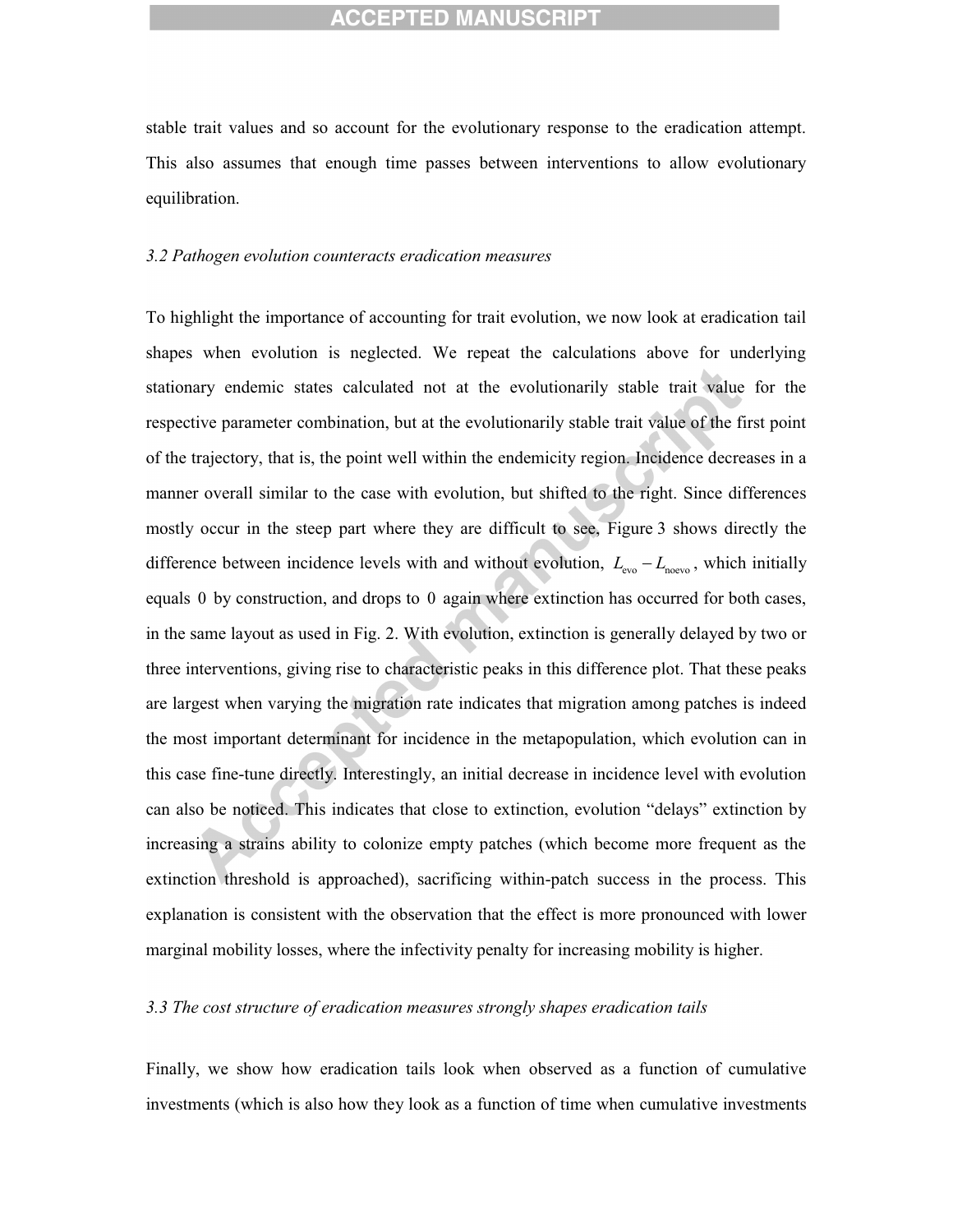increase linearly with time). This generally requires knowledge about how costs to push the disease toward the extinction boundary change as the boundary is approached. Here, we simply assume that costs to effect a relative change toward the extinction boundary increase geometrically, and compare two small (arbitrarily chosen) cost factors. The resulting eradication tails are shown in Fig. 4. As can be seen, the appearance of the eradication tails expected in the epidemiological models (Figs. 2, 3) can be completely transformed even with very simple cost structures. This highlights the strong influence these often unknown or neglected cost structures have on eradication tails.

#### **4. Discussion**

Here, we have presented a model-based analysis of the determinants of the eradication tail of a generic SIS disease. To account for spatial structure and pathogen evolution – two major factors that also enormously complicate real-life eradication efforts – we have employed the modeling framework of Jesse et al. (2011), which allows to extend standard compartment models formulated for well-mixed systems easily to fragmented host populations spread over equally-connected patches, and provides a conceptually straight-forward recipe for assessing endemicity and invasibility of mutant strains using the  $R<sub>m</sub>$  fitness proxy of Metz and Gyllenberg (2001). We have chosen parameters that would describe, for example, populations fragmented into large households or extended families (Table 2).

# *4.1 A modeler's perspective on eradication*

From a modeler's perspective, disease eradication means pushing a disease along a trajectory that eventually leaves the endemicity region. As the extinction boundary is approached, the incidence level decreases, resulting in an "eradication tail". Since the exact location of a disease in its endemicity region, and consequently its distance from the extinction boundary, is rarely known in advance, observing this eradication tail is the only real way to assess if and how progress toward extinction is being made. To interpret this information correctly, a good understanding of what determines the shape of eradication tails is necessary.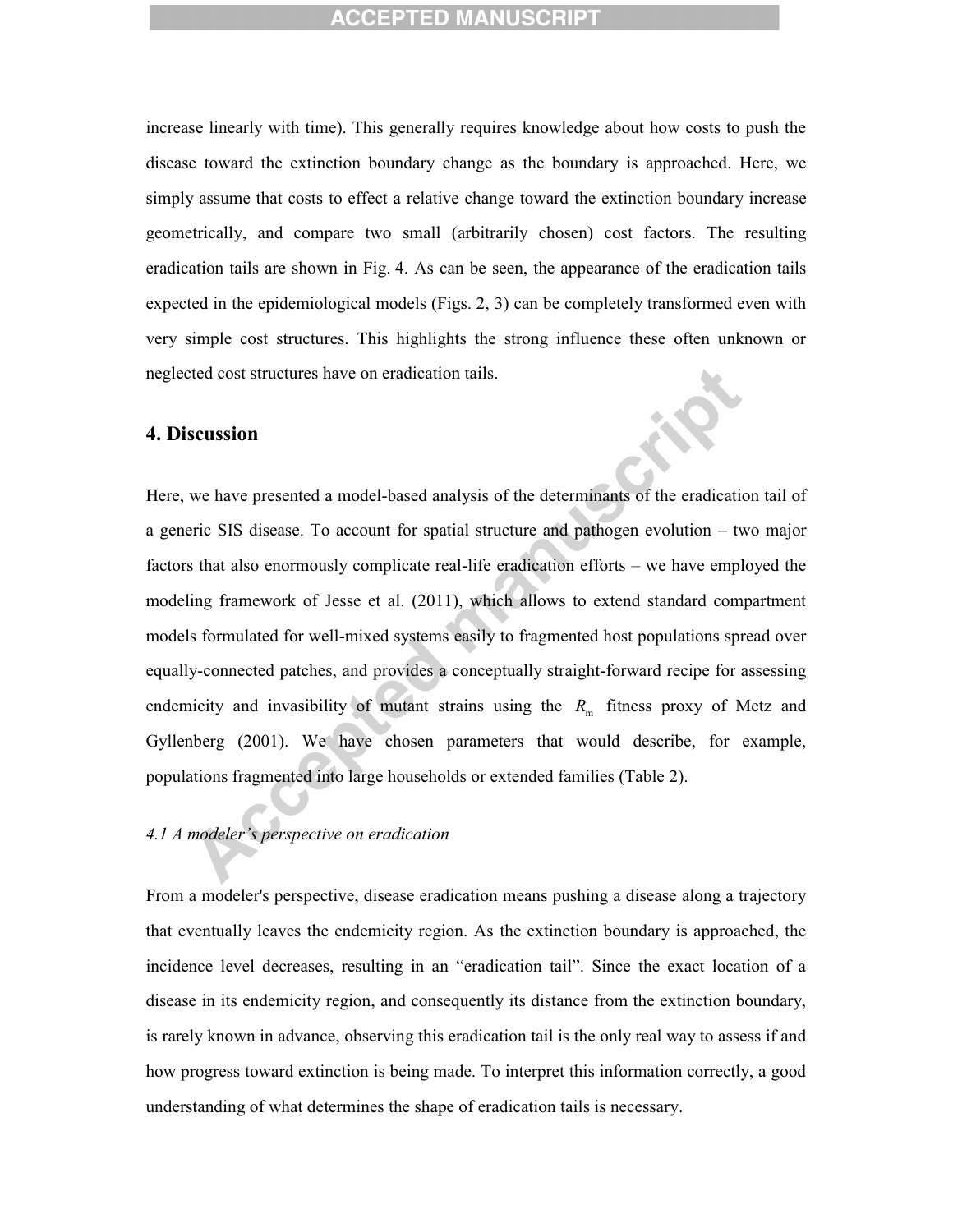We have shown how the incidence level decreases as the disease can be pushed to extinction in various ways (Fig. 2), and how pathogen evolution acts against eradication attempts by generally extending the endemicity region, that is, the range of parameters that allow disease persistence in the fragmented host population (Fig. 3). In reality, however, decreases in incidence level as a function of disease parameters are not observed directly. Eradication tails result from the changes in the circumstances that affect disease persistence (which are described by the disease parameters) being effected through investments, which themselves are spread out over time. This makes the cost structure of eradication measures the ultimate determinant of eradication-tail shape, with the consequence that small uncertainties about this cost structure can result in large mis-estimations of the necessary total investments (Fig. 4). These qualitative insights are generic, and hence widely applicable, and largely independent of the specific model assumptions that we made to illustrate them.

We have assessed disease incidence levels at equilibrium, which assumes that dynamics settle to their new attractor fast enough after each intervention. Whether or not this is a valid assumption must be decided on a case-to-case basis. We believe that with interventions coming in five- or ten-year plans and responses to diseases manifesting over single seasons, this assumption will in practice often be good enough. In any case, single interventions will often be designed to have noticeable effects, but not completely change the disease environment, which implies that the initial change toward the new equilibrium should be relatively fast at first and make the equilibrium an acceptable estimate of the real transitory state.

Concerning our definition of incidence level as the fraction of infected among occupied patches, the question may arise whether empty patches should not also be considered, and if so, how. Empty patches are certainly disease-free, but in practice they may not be counted together with the uninfected patches, be it because they are not even noticed (as, e.g., in the case of a wandering tribe that is no longer there), or because reporters may be reluctant to report a village as "uninfected" where a disease has just killed every last inhabitant. In any case, the fraction of empty patches is very low in the parameter ranges investigated here, and the overall picture does not change if they are included.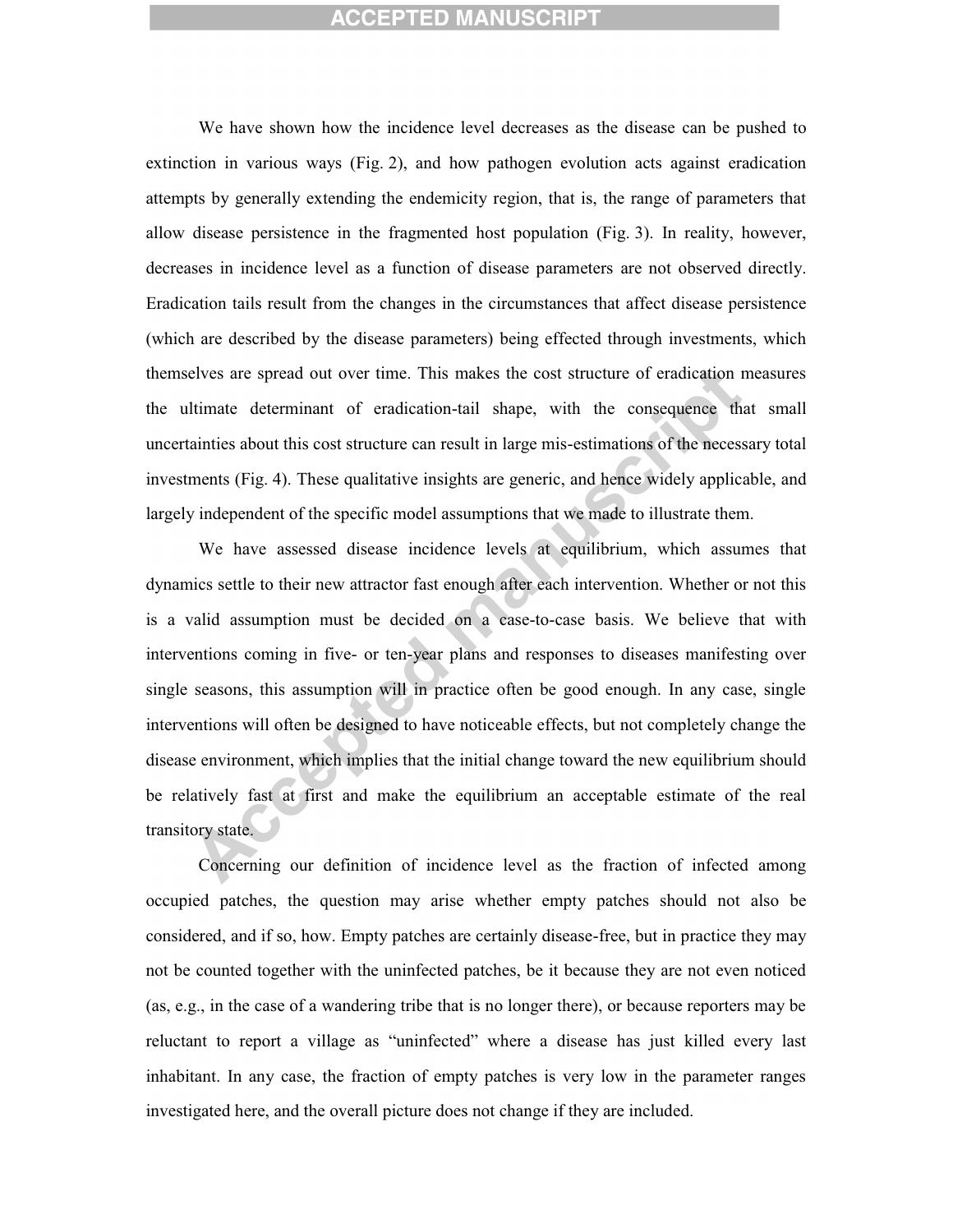#### *4.2 Spatial structure and trade-offs*

We have assumed patches to be strictly equivalent, while patches in real-life fragmented populations may often appear heterogeneous to at least some extent. Apparent heterogeneity may, however, also result from the underlying population dynamics, which is fully accounted for in our model. Stronger patch heterogeneity can partly be accounted for through multiple levels of mixing, instead of the two levels included here, and the fitness concept of Metz and Gyllenberg (2001) may be extended to multiple levels of mixing with some effort (Britton et al., 2011; for a discussion of mixing-related issues see also Verboom et al., 1991; Parvinen, 2002). However, modeling localized interventions (e.g., ring vaccinations etc.) would require a different approach. Patches are also assumed to be equally connected to each other. This represents the limit where host dispersal beyond the spatially nearest neighbors is common, or patch connections are frequently rearranged, which is nearly the norm with current means of transportation and modern travel habits.

The trade-off between infectivity and mobility, assumed here to constrain evolution, links the primary determinant of within-patch success with the primary determinant of between-patch success. The functional form (Eq. 3) has an appearance very similar to the more traditional trade-off shape  $\mu^{1/s} + \beta^{1/s} = 1$  with the advantage that its parameter  $\varepsilon$  has a straight-forward interpretation as the negative gradient at infectivity 1, whereas the trade-off strength parameter *s* of the traditional form offers no such useful interpretation.

There are ways to attempt eradication not discussed here. In fact, the most common strategy is probably to attempt local eradication in as many patches a possible. This would, in our model-based perspective on eradication, amount to including "local eradication" events among the events listed in Table 1 and just introduce another parameter and another dimension along which we push the disease to extinction, resulting in eradication tails similar to the ones shown. Including such an event type would, however, push our parameter assumptions a bit, which supposedly describe extended households, while such local eradication efforts would typically be undertaken on a province- or country-level. Modeling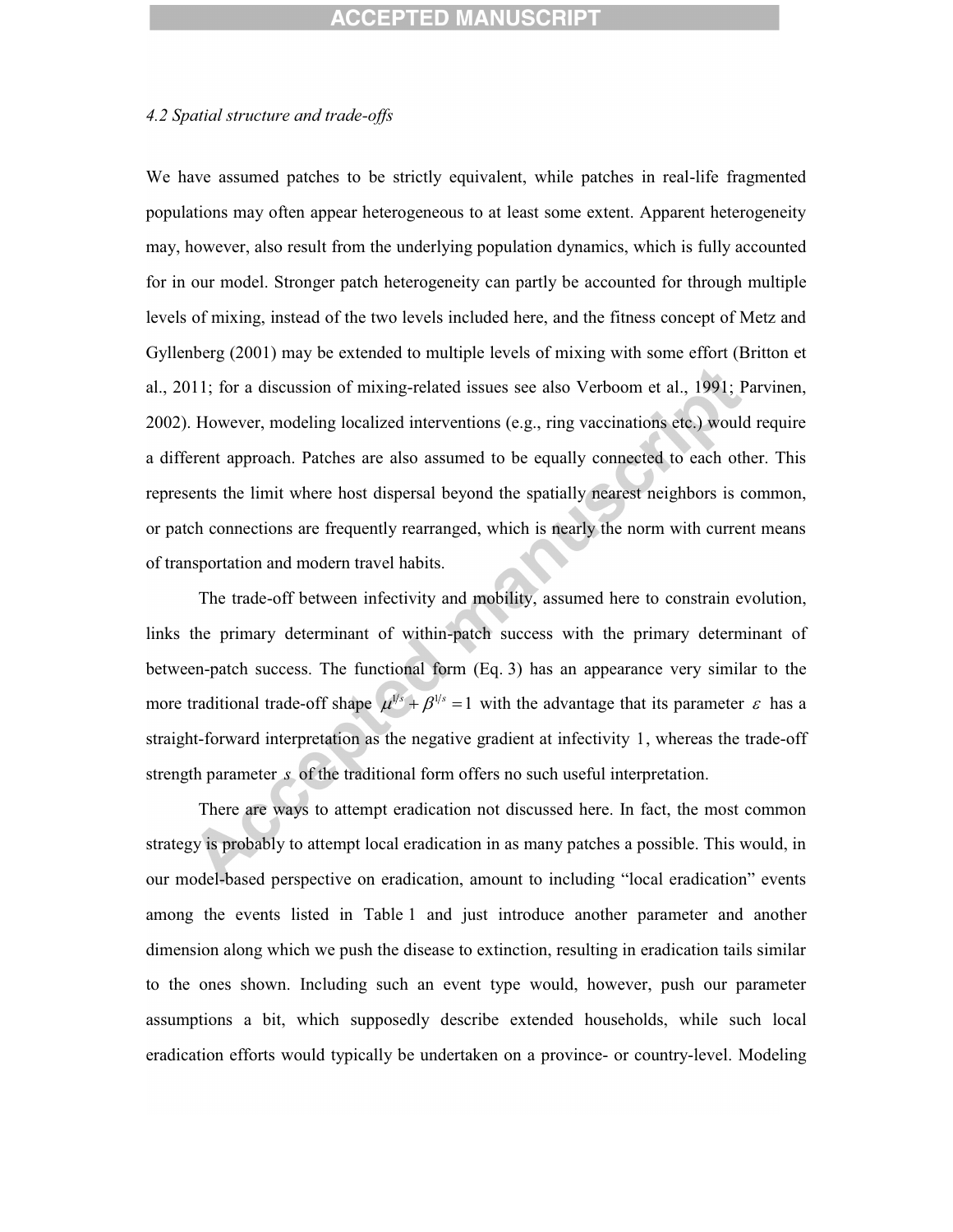vaccination campaigns – another common strategy – would require an additional "immune" compartment; otherwise, the analysis would proceed in the same way.

#### *4.3 Importance of the cost structure*

Even with our very simplistic assumptions of progress toward eradication made through nicely parceled one-time investments, relatively minor uncertainties about how costs increase can result in a substantial factors in the estimation of the total investment necessary for eradication (Fig. 4). In reality, necessary investments come both as one-time investments and as investments that need to be sustained, and the distribution of investments of either sort over time may be uneven. As a result, the cost structure will generally be much less clear, resulting in a lot of uncertainty in the final estimate of the eradication tail, and therefore a lot of uncertainty in the assessment of the current state and the remaining effort. Our analysis thus highlights the need to understand and estimate the cost structure of eradication measures as precisely as possible.

#### *4.4 Conclusion*

We have disentangled the epidemiological, evolutionary, and economic determinants of the eradication tail. While evolutionary responses generally counteract eradication measures, this is a relatively weak effect and can be overcome by sustaining eradication measures just a little longer. Our study also clearly demonstrates that the overall shape of eradication tails, on which assessments of progress and remaining effort are based, is strongly influenced by the cost structure of the eradication measures and distribution of interventions over time. Modeling endgame scenarios thus requires a thorough understanding not only of the epidemiological, but also of the socio-economic aspects of eradication. With good intervention models that clearly link investments made over time to their effects on disease parameters, analyses of this sort can become a valuable tool to support eradication plans.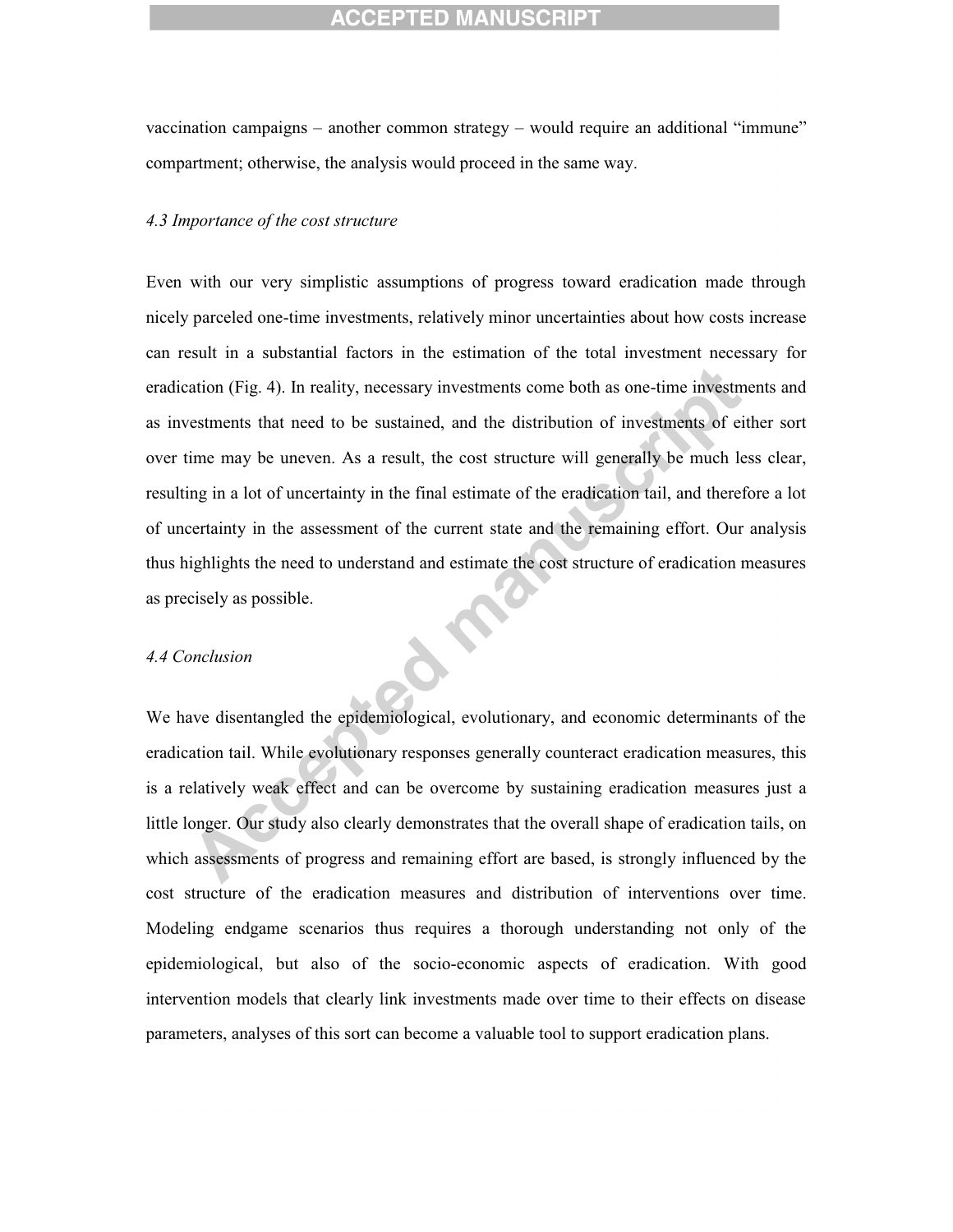#### **Acknowledgements**

This study evolved from a summer project initially tackled by Marieke Jesse together with the authors. JAJM acknowledges support from the Chair Modélisation Mathématique et biodiversité VEOLIA-École Polytechnique-MNHN-F.X. UD gratefully acknowledges financial support by the European Science Foundation, the Austrian Science Fund, the Austrian Ministry of Science and Research, and the Vienna Science and Technology Fund, as well as by the European Commission, through the Marie Curie Research Training Network FishACE and the Specific Targeted Research Project FinE.

#### **References**

- Anderson RM, May RM. Coevolution of hosts and parasites. Parasitology 85: 411–426 (1982)
- Arita I. How technology contributed to the success of global smallpox eradication. World Health Organization Chronicle 34: 175–177 (1980)
- Ball FG, Mollison D, Scalia-Tomba G. Epidemics with two levels of mixing. Annals of Applied Probability 7: 46 (1997)
- Britton T, Kypraios T, O'Neill PD. Inference for epidemics with three levels of mixing: methodology and application to a measles outbreak. Scandinavian Journal of Statistics 38: 578–599 (2011)
- Dieckmann U, Metz JA.J, Sabelis MW, Sigmund K (eds.) Adaptive Dynamics of Infected Diseases. Cambridge University Press (2002)
- Dowdle WR. The principles of disease elimination and eradication. Bulletin of the World Health Organization 76: 22–25 (1998)
- Ebert D, Bull JJ. The evolution and expression of virulence. In: Stearns SC, Koella JC (eds.) Evolution in Health and Disease. 2nd ed. Oxford University Press, pp. 153–170 (2008)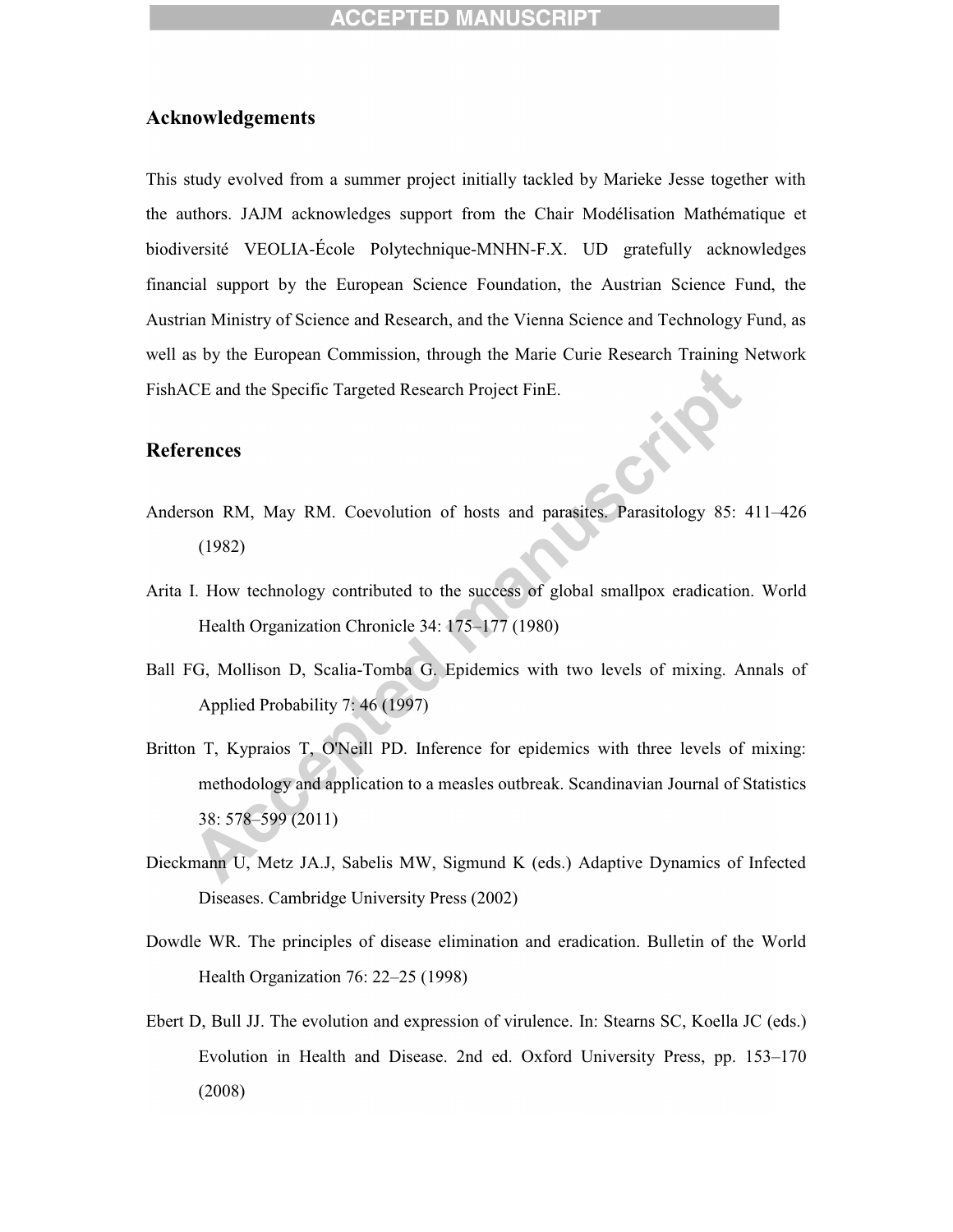Ewald PW. Evolution of infectious disease. Oxford University Press (1994)

- Ewald PW, De Leo G. Alternative transmission modes and the evolution of virulence. In: Dieckmann U, Metz JAJ, Sabelis MW, Sigmund K (eds.) Adaptive Dynamics of Infectious Diseases: In Pursuit of Virulence Management. Cambridge University Press, pp. 10–25 (2002)
- Gatherer D. The 2014 ebola virus disease outbreak in West Africa. Journal of General Virology 95: 1619–1624 (2014)
- Geritz SAH, Kisdi É, Meszéna G, Metz JAJ. Evolutionarily singular strategies and the adaptive growth and branching of the evolutionary tree. Evolutionary Ecology 12: 35– 57 (1998)
- Greenwood BM, Fidock DA, Kyle DE, Kappe SHI, Alonso PL, Collins FH, Duffy PE.. Malaria: Progress, perils, and prospects for eradication. Journal of Clinical Investigation 118: 1266–1276 (2008)
- Heesterbeek H, Anderson RM, Andreasen V, Bansal S, DeAngelis D, Dye C, Eames KTD, Edmunds WJ, Frost SDW, Funk S, Hollingsworth TD, House T, Isham V, Klepac P, Lessler J, Lloyd-Smith JO, Metcalf CJE, Mollison D, Pellis L, Pulliam JRC, Roberts MG, Viboud C, Arinaminpathy N, Ball F, Bogich T, Gog J, Grenfell B, Lloyd AL, Mclean A, O'Neill P, Pearson C, Riley S, Tomba GS, Trapman P, Wood J. Modeling infectious diseases in the complex landscape of global health. Science 347: aaa4339 (2015)
- Jesse M, Mazzucco R, Metz JAJ, Dieckmann U, Heesterbeek JAP. Invasion and persistence of infectious diseases in fragmented host populations. PLoS ONE 66: e2406 (2011)
- de Jong MCM, Janss LLG. Virulence management in veterinary epidemiology. In: Dieckmann U, Metz JAJ, Sabelis MW, Sigmund K (eds.) Adaptive Dynamics of Infectious Diseases: In Pursuit of Virulence Management. Cambridge University Press, pp 425–435 (2002)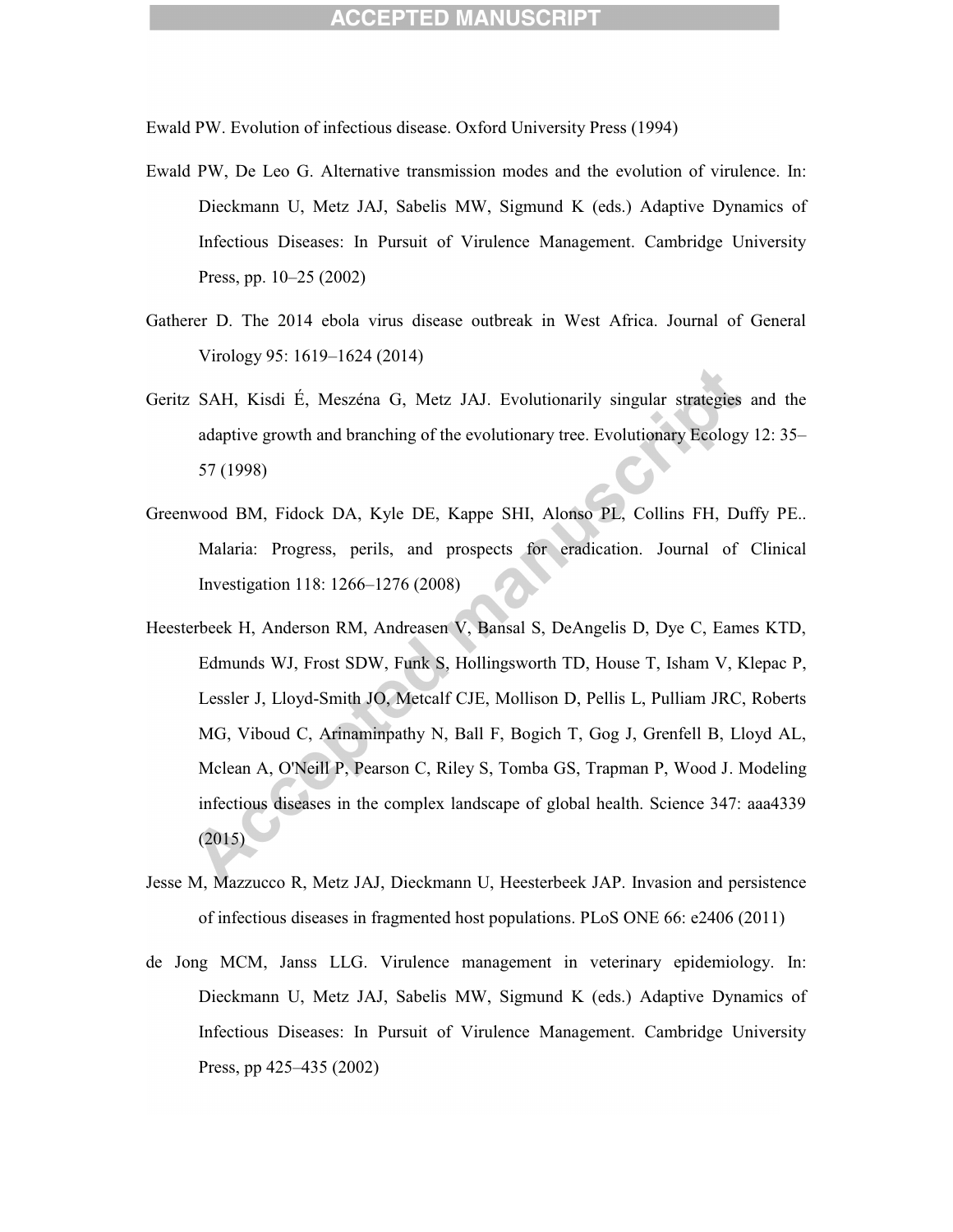- Klepac P, Metcalf CJE, McLean AR, Hampson K. Towards the endgame and beyond: complexities and challenges for the elimination of infectious diseases. Philosophical Transactions of the Royal Society of London. Series B, Biological Sciences 368: 20120137 (2013)
- Klepac P, Funk S, Hollingsworth DT, Metcalf CJE, Hampson K. Six challenges in the eradication of infectious diseases. Epidemics 10: 97–101 (2015)
- Meyers L, Frawley T, Goss S, Kang C. Ebola virus outbreak 2014: Clinical review for emergency physicians. Annals of Emergency Medicine 65: 101–108 (2015)
- Metz JAJ, Geritz SAH, Meszéna G, Jacobs FJA, van Heerwaarden JS. Adaptive dynamics, a geometrical study of the consequences of nearly faithful reproduction. pp. 183–231 in: van Strien SJ, Verduyn Lunel SM (eds.) Stochastic and spatial structures of dynamical systems. A'dam, North-Holland (1996)
- Metz JAJ, Gyllenberg M. How should we define fitness in structured metapopulation models? Including an application to the calculation of ES dispersal strategies. Proceedings of the Royal Society of London, Series B, Biological Sciences 268: 499– 508 (2001)
- Murray CJL, Rosenfeld LC, Lim SS, Andrews KG, Foreman KJ, Haring D, Lopez AD. Global malaria mortality between 1980 and 2010: A systematic analysis. The Lancet 379: 413–431 (2012)
- Njeumi F, Taylor W, Diallo A, Miyagishima K, Pastoret PP, Vallat B, Traore M. The long journey: A brief review of the eradication of rinderpest. OIE Revue Scientifique Et Technique 31: 729-746 (2012)
- Parvinen K. Evolutionary branching of dispersal strategies in structured metapopulations. Journal of Mathematical Biology 45: 106–124 (2002)
- Pellis L, Ball F, Trapman P. Reproduction numbers for epidemic models with households and other social structures. I. Definition and calculation of *R*0. Mathematical Biosciences 235: 85–97 (2012)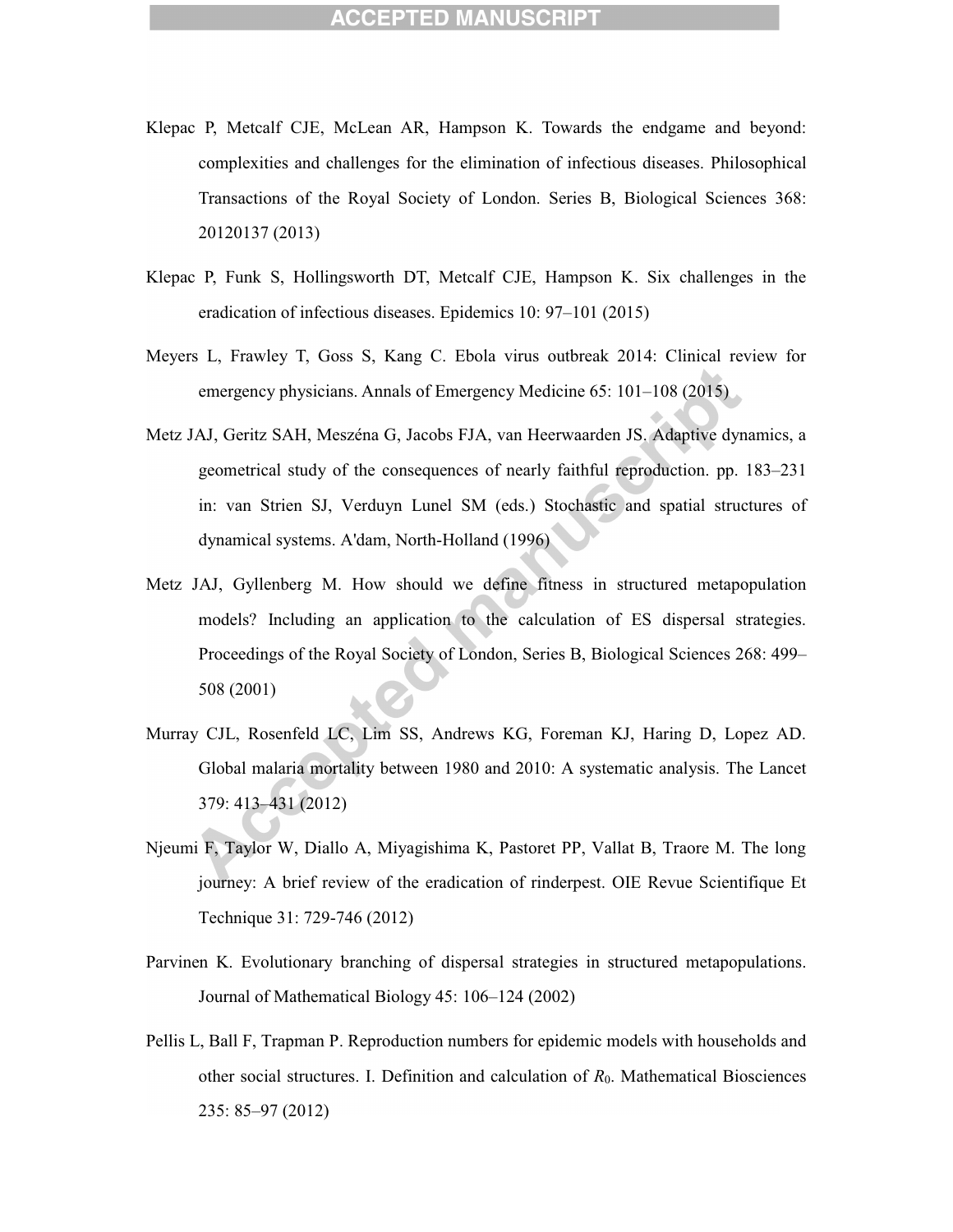- Prothero RM. Disease and mobility: A neglected factor in epidemiology. International Journal of Epidemiology 6: 259–267 (1977)
- R Core Team. R: A language and environment for statistical computing. R Foundation for Statistical Computing, Vienna, Austria (2012)
- Roeder P, Mariner J, Kock R. Rinderpest: The veterinary perspective on eradication. Philosophical Transactions of the Royal Society of London. Series B, Biological Sciences 368: 20120139 (2013)
- Tomori O. From smallpox eradication to the future of global health: Innovations, application and lessons for future eradication and control initiatives. Vaccine 29: D145–D148 (2011)
- Verboom J, Lankester K, Metz JAJ. Linking local and regional dynamics in stochastic metapopulation models. Biological Journal of the I.innean Society, 42: 39–55 (1991)

**Tables** 

#### *Table 1* **Patch transitions and their rates.**

| Event                                                            | Affected         | Patch state change          | Per capita transition rate       |  |  |  |
|------------------------------------------------------------------|------------------|-----------------------------|----------------------------------|--|--|--|
| Dynamics involving only susceptible ("s") hosts                  |                  |                             |                                  |  |  |  |
| Death                                                            | $\boldsymbol{S}$ | $s \rightarrow s-1$         | $\overline{d}$                   |  |  |  |
| <b>Birth</b>                                                     | $\overline{S}$   | $s \rightarrow s+1$         | $b$ max $(0,1-N/K)$ <sup>†</sup> |  |  |  |
| Emigration                                                       |                  | $s \rightarrow s-1$         | $\boldsymbol{m}$                 |  |  |  |
| Immigration                                                      | $s^*$            | $s \rightarrow s+1$         | $\epsilon$                       |  |  |  |
| Dynamics involving hosts infected with the resident strain ("i") |                  |                             |                                  |  |  |  |
| Death                                                            | i                | $i \rightarrow i-1$         | $d + \alpha$                     |  |  |  |
| <b>Birth</b>                                                     | i                | $s \rightarrow s+1$         | $b$ max $(0,1-N/K)$ <sup>†</sup> |  |  |  |
| Emigration                                                       | i                | $i \rightarrow i-1$         | $m\mu$                           |  |  |  |
| Immigration                                                      | $i^*$            | $i \rightarrow i+1$         | $\epsilon$                       |  |  |  |
| Infection                                                        | $\boldsymbol{S}$ | $s, i \rightarrow s-1, i+1$ | $c\beta(i/N)$ <sup>†</sup>       |  |  |  |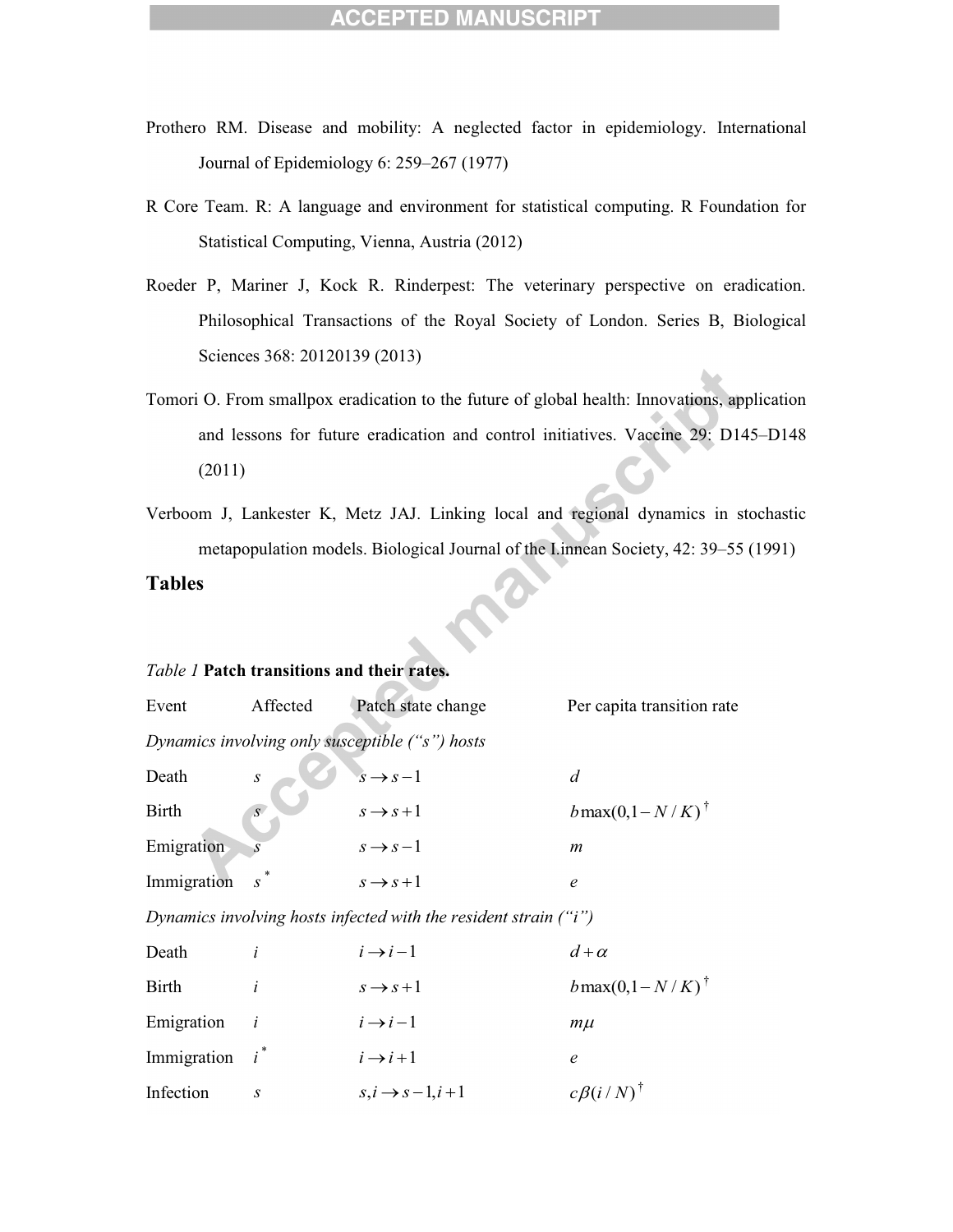| Recovery                                                          | i                | $s, i \rightarrow s+1, i-1$ |                        | $\gamma$                         |  |  |  |
|-------------------------------------------------------------------|------------------|-----------------------------|------------------------|----------------------------------|--|--|--|
| Dynamics involving hosts infected with the mutant strain $('j'')$ |                  |                             |                        |                                  |  |  |  |
| Death                                                             | j                | $j \rightarrow j-1$         |                        | $d + \alpha$                     |  |  |  |
| Birth                                                             | $\dot{I}$        | $s \rightarrow s+1$         |                        | $b$ max $(0,1-N/K)$ <sup>†</sup> |  |  |  |
| Emigration                                                        | $\dot{I}$        | $j \rightarrow j-1$         |                        | $m\mu'$                          |  |  |  |
| Immigration                                                       | $i^*$            | $j \rightarrow j+1$         |                        | $\mathfrak{e}$                   |  |  |  |
| Infection                                                         | $\boldsymbol{S}$ | $s, j \rightarrow s-1, j+1$ |                        | $c\beta'(i/N)^{\dagger}$         |  |  |  |
| Recovery                                                          | $\dot{I}$        | $s, j \rightarrow s+1, j-1$ |                        | $\gamma$                         |  |  |  |
| $\dagger$ In which $N$ is the total patch occupation.             |                  |                             |                        |                                  |  |  |  |
| * Disperser pool compartment.                                     |                  |                             |                        |                                  |  |  |  |
| Table 2 Parameters.<br>56                                         |                  |                             |                        |                                  |  |  |  |
| Natural host mortality                                            |                  | $\overline{d}$              | $\mathbf{1}$           |                                  |  |  |  |
| Birth rate                                                        |                  | $\boldsymbol{b}$            | 5                      |                                  |  |  |  |
| Disease-induced mortality                                         |                  | $\alpha$                    | $\overline{2}$         |                                  |  |  |  |
| Recovery rate                                                     |                  | $\gamma$                    | $1 - 1000$             |                                  |  |  |  |
| Contact rate                                                      |                  | $\mathcal C$                | $1 - 150^*$            |                                  |  |  |  |
| <b>Emigration</b> rate                                            |                  | m                           | $0.1 - 1$ <sup>*</sup> |                                  |  |  |  |
| Patch carrying capacity                                           |                  | K                           | 15                     |                                  |  |  |  |
| Marginal mobility loss                                            |                  | $\mathcal E$                | $0.1 - 10^*$           |                                  |  |  |  |
| Patch encounter rate                                              |                  | $\epsilon$                  | 100                    |                                  |  |  |  |
| Step factor                                                       |                  | $\int$                      | $0.9, 1.1^*$           |                                  |  |  |  |
| Cost increase                                                     |                  | $\mathcal{Y}$               | $5\%, 10\%$            |                                  |  |  |  |
| $*$ n.                                                            |                  |                             |                        |                                  |  |  |  |

\* Ranges shown in figures.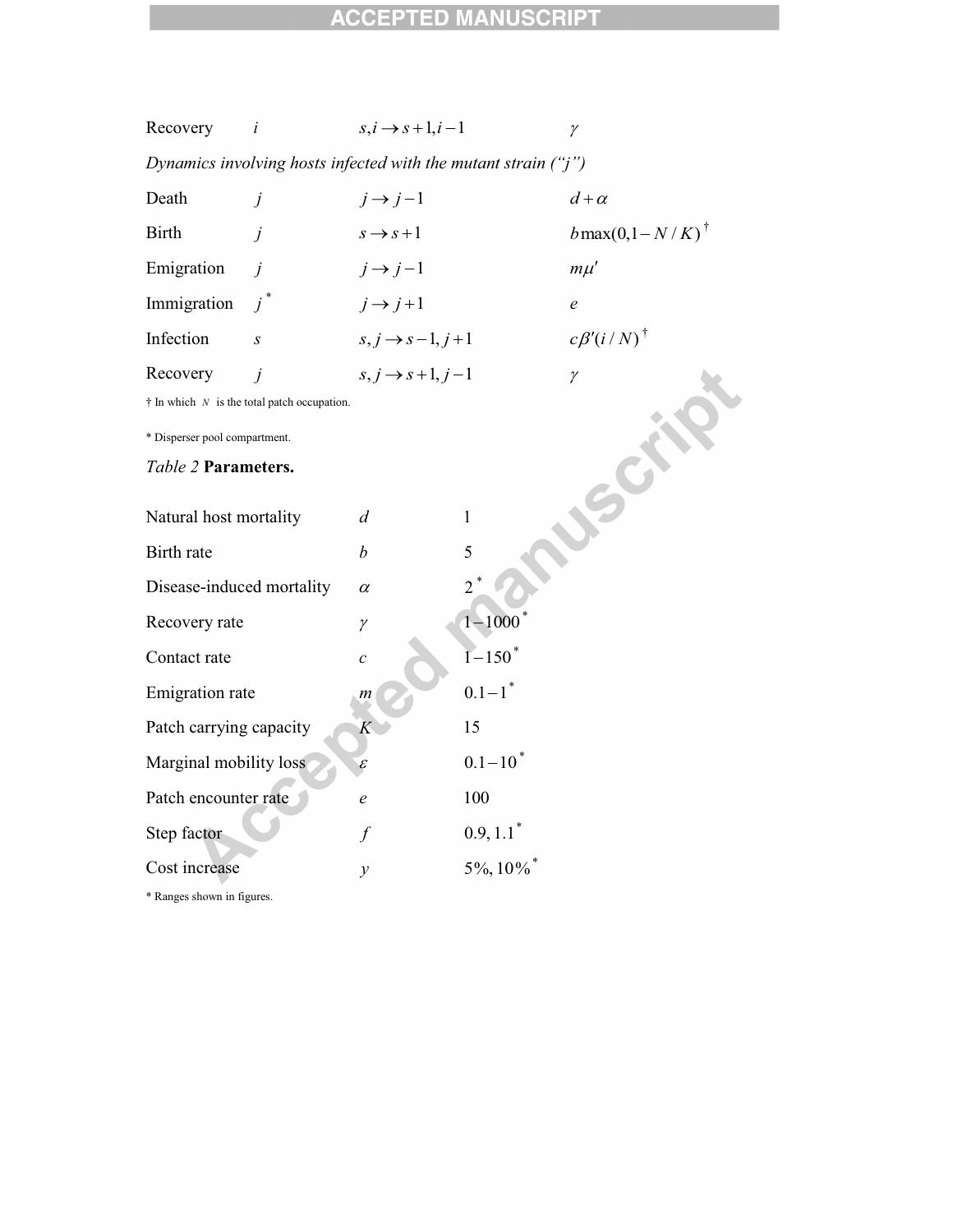#### **Figures**

*Figure 1* **The model combines a fragmented population structure with standard disease dynamics within patches and includes a trade-off between infectivity and host mobility.**  (a) An infinite number of patches is connected to a disperser pool, which keeps track of individuals migrating among the patches. (b) Disease dynamics within patches follow a SISmodel. In addition to infection and recovery, birth of susceptible individuals, natural and disease-induced mortality, and migration are considered. (c) Infectivity (the probability to transmit the disease upon contact with a susceptible individual), and mobility (the probability of an infected individual to leave the patch when it would if it were not ill) are linked by a negative trade-off defined by the marginal mobility loss (its slope  $-\varepsilon$  at  $\beta = 1$ ).

*Figure 2* **Eradication tails depend on how the extinction threshold is approached.** Panels show the incidence level  $L_{\text{evo}}$  for three different values of the marginal mobility loss  $\varepsilon$  (the negative slope of the trade-off function at  $\beta = 1$ ) as the extinction threshold is approached through increasing recovery rate, decreasing contact rate, or decreasing migration rate. Shading indicates extinction. Other parameters:  $K=15$ ,  $d=1$ ,  $b=5$ ,  $e=100$ ,  $\alpha=2$ ,  $m = 0.5$ .

*Figure 3* **Pathogen evolution counteracts eradication measures.** Panels show the difference in incidence levels with and without pathogen evolution,  $L_{\text{evo}} - L_{\text{nevo}}$ , for three different values of the marginal mobility loss  $\varepsilon$  (the negative slope of the trade-off function at  $\beta = 1$ ) in the same layout as in Fig. 2. The infectivity assumed for the non-evolving pathogen is the evolutionarily stable infectivity on the far side of the extinction threshold (where the difference consequently equals 0). The incidence level caused by the evolving pathogen at first decreases as the extinction boundary is approached through increasing recovery rate, decreasing contact rate, or decreasing migration rate. Parameters as in Fig. 2.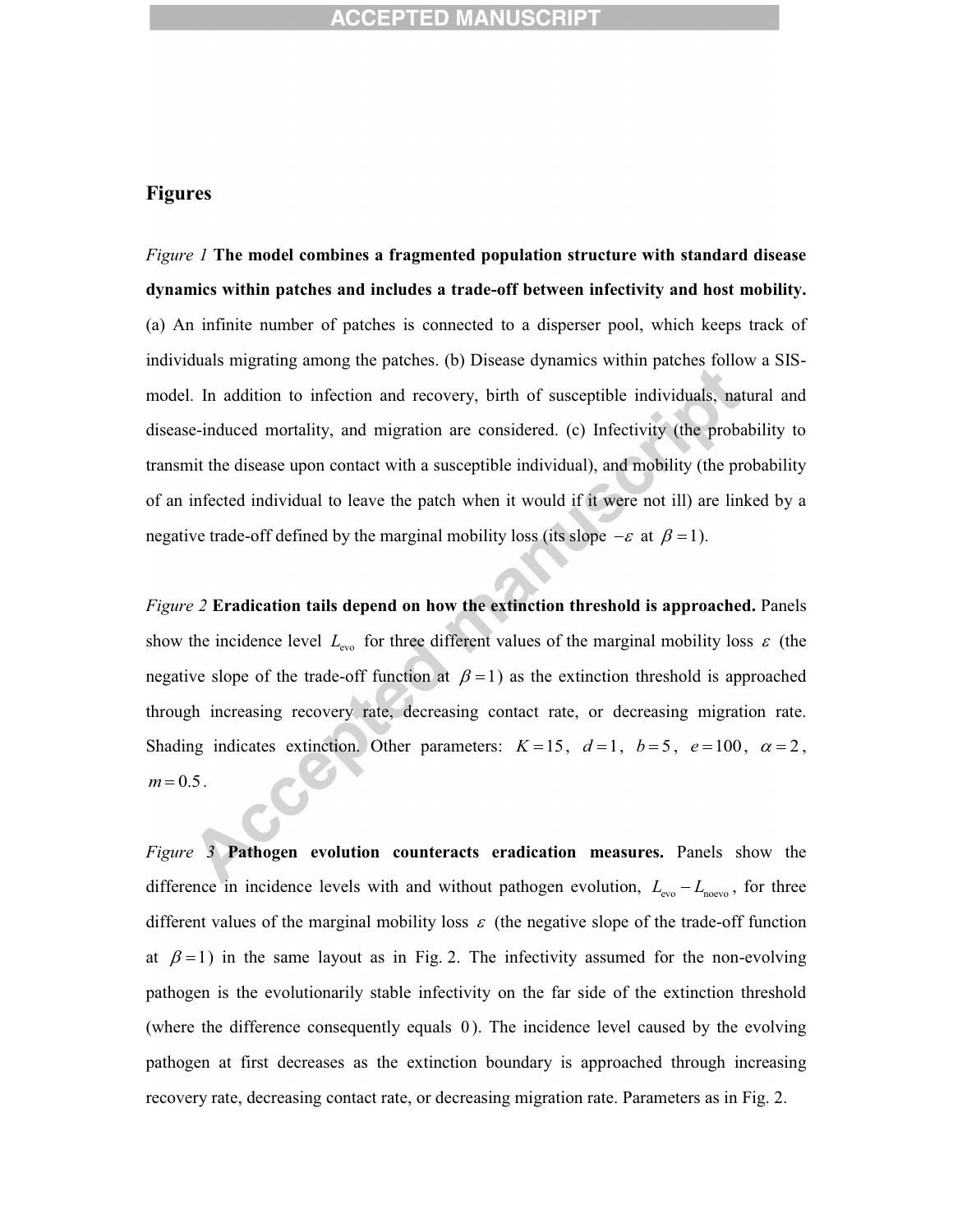*Figure 4* **The cost structure of eradication measures strongly shapes eradication tails.** In practice, eradication tails are observed as a function of time, although they are really a function of cumulative investments into eradication measures. For the three approaches to the extinction boundary and the three trade-off shapes (defined by their marginal mobility loss  $\varepsilon$ , the negative slope of the trade-off function at  $\beta = 1$ ) also shown in Figs. 2 and 3 (columns), panels show the incidence level as a function of investment into eradication, under the assumption that costs for each subsequent intervention toward extinction (subsection 2.3) increase by 5% times (upper row) or 10% (lower row). Relatively minor differences in this cost structure can result in large differences in the total investment needed for eradication.

Other parameters as in Fig. 2.<br>
Other parameters as in Fig. 2.<br>
CONSIDERATION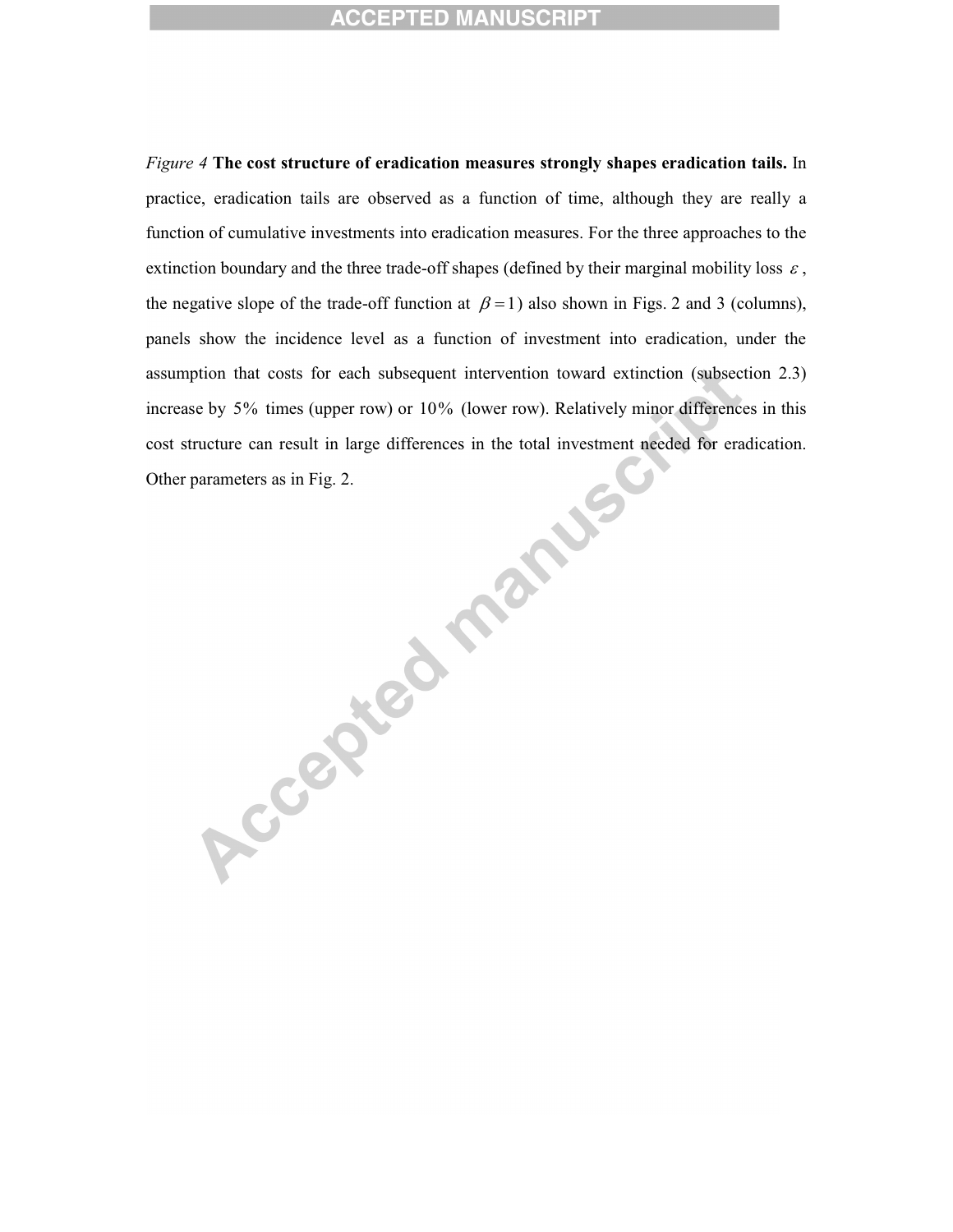